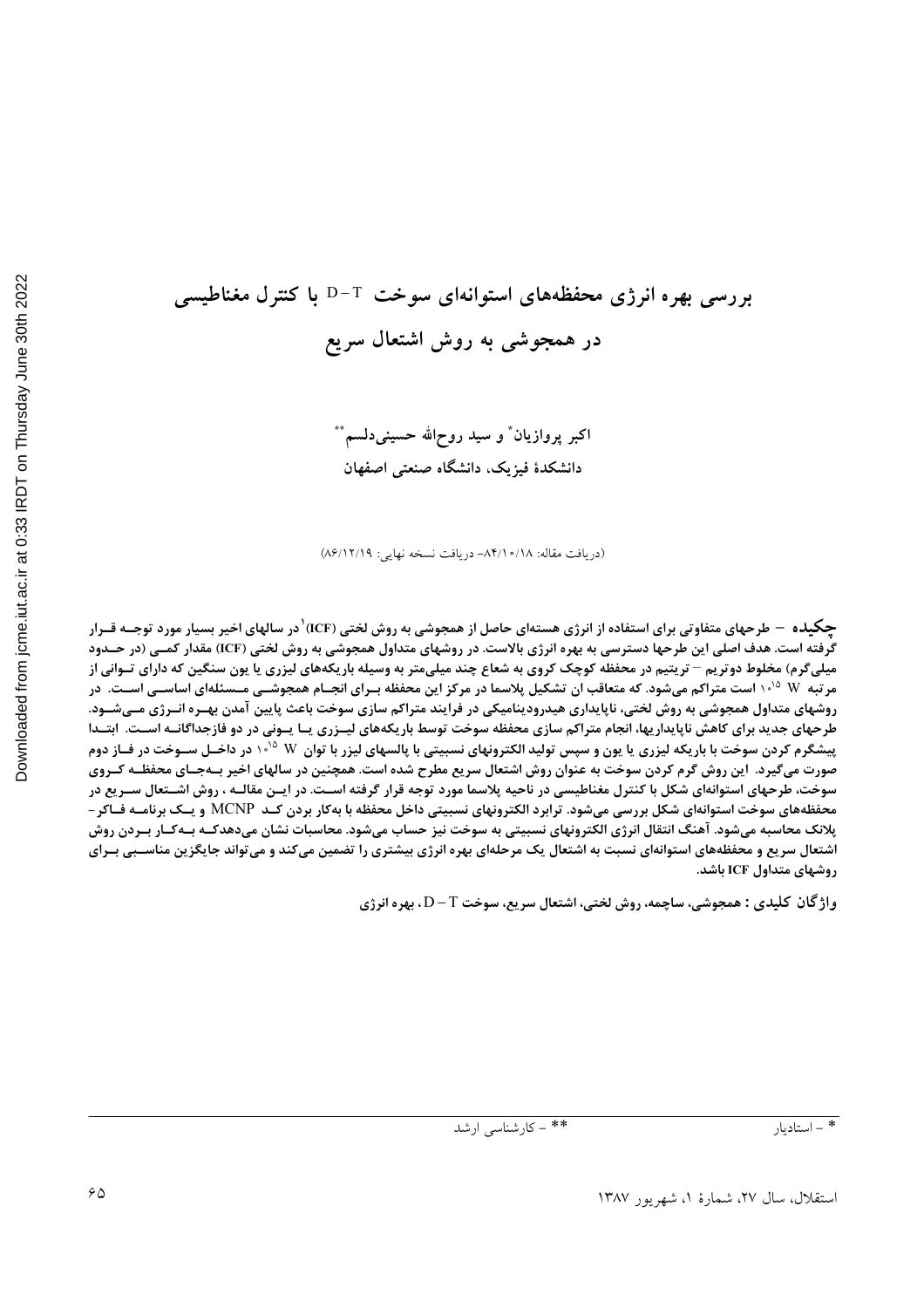## **Energy Gain of Magnetized Cylindrical D-T Targets in Fast Ignition Fusion**

**A. Parvazian and S. R. Hoseini Dalasm** 

Department of Physics, Isfahan University of Technology

**Abstract:** *In recent years, many different plans have been considered to use the nuclear energy gained from inertial confinement fusion (ICF) as attempts to obtain high energy efficiencies. In conventional ICF methods, a small amount (about mg) of the deuterium–tritium compound is confined in a small spherical chamber of a few millimeters in radius and compressed by laser or heavy ion beams with powers in the order of*  $10^{14}$  *W. The consequent plasma froming at the center of the chamber is an essential issue for fusion. The hydrodynamical instabilities during the fuel compression process arising in the conventional ICF technique leads to a decline in energy efficiency. The new plans for reducing instabilities involve compression of the fuel chamber in two stages using laser or ion beams. In the first stage, fuel is preheated by laser or ion and in the second phase, relativistic electrons are constructed by*  $10^{15}$ -*W laser phases in the fuel. This heating method has come to be known as a fast "ignition method". More recently, cylindrical rather than spherical fuel chambers with magnetic control in the plasma domain have been also considered. In this work, fast ignition method in cylindrical fuel chambers will be investigated and transportation of the relativistic electrons will be calculated using MCNP code and the Fokker–Planck program. Furthermore, the transfer rate of relativistic electron energy to the fuel will be calculated. Our calculations show that the fast ignition method and cylindrical chambers guarantee a higher energy efficiency than the one-step ignition and that it can be considered an appropriate substitute for the current ICF techniques.* 

**Keywords:** *Fusion, Pellet , ICF, Fast ignition, D-T, Energy gain.* 

مے کنــد. بیــشتر انــرژی حاصــل از واکــنش میــان هــستههــای دوتریم – تریتیم را نوترونهایی حمل میکنند که در این واکـنش تولید می شوند. واکنـشهای همجوشــی بـا پرتـوی محـرک لیــزر أنقدر سريع انجام مي شود كه نيروي لختـبي، خــود حــصار لازم برای هستههای واکنش کننده را بهوجود میآورند. در نتیجـه در این روش یک هـدف را تحـت تـاثیر پرتوهـای محـرک قـرار میدهیم تا فشردگی ایجاد شود [ ۱و ۲].

**۲**– محصورسازی به روش لختی(ICF)

در محصورسازی بـه روش لختـی باریکـههـای لیـزر، یـون سنگین یا یون سبک با تــوان از مرتبــه<sup>۱۵</sup>°۰ (بــر روی ســاچمه سوخت تابیده میشود. در اثر متـراکم شـدن سـاچمه در ناحیـه مرکزی، پلاسما تشکیل می شود. سوخت به صـورت یـک لایـه متقارن و کروی شامل یک ناحیه خلا مرکزی تهیه می شود. لایــه سوخت توسط لايه ديگري بهنام جذب كننده يوشانده مي شـود. انبساط سريع اين لايه، سوخت را با سرعت زيادي روانـه مركـز مي كند. براي اينكه انبساط لايه جدب كننده صرفا متوجـه مركـز باشد، لایه دیگری بنام کوبه<sup>۲</sup> را بر روی لایه جذب کننـده قــرار

شرط لازم برای تولید انـرژی از پلاسـما توسـط واکنـشهای همجوشی آن است که پلاسما، دما و چگالی بالای خود را برای مدتی حفظ کند. بنابراین افزایش دمای پلاسـما تــا keV ۱۰ بـه عنوان اولین هدف عملی است و دومین هـدف ایــن اسـت کـه یلاسما با دمای بالا در فضای محدودی محصور شـود. بـه ایــن منظور، دو روش محصور سازی مغناطیسیی و محـصور سـازی لختی (اینرسی) مورد استفاده قرار گرفتهاند [۱].

ایده اساسی در محصورسازی لختی این است کـه سـاچمه متــشكل از مخلــوط دوتــريم – تــريتيم بــه ســرعت بــه دمــاي گرماهـستهای رسـانده شـود. در ایــن ایــده چگـالی سـوخت از چگالی پلاســماهایی کــه در محـصور کــردن آنهــا از میــدانهای مغناطیسی استفاده میشود، خیل<sub>ی</sub> بیشتر است. هنگامیکه ساچمه سوختی حاوی دوتریم - تـریتیم، پالـسی از انـرژی لیـزری پـر شدتي، را جذب كند، لايه جذب كننده به شدت افزايش حجـم می دهد و شرایطی ایجاد خواهـد شـد کـه سـوخت بـه شـدت متراکم می شود. ضربه متراکم شونده ماده را تا حـدی کـه در آن واکنش دوتریم – تریتیم با سرعت انجام بگیـرد متـراکم و گـرم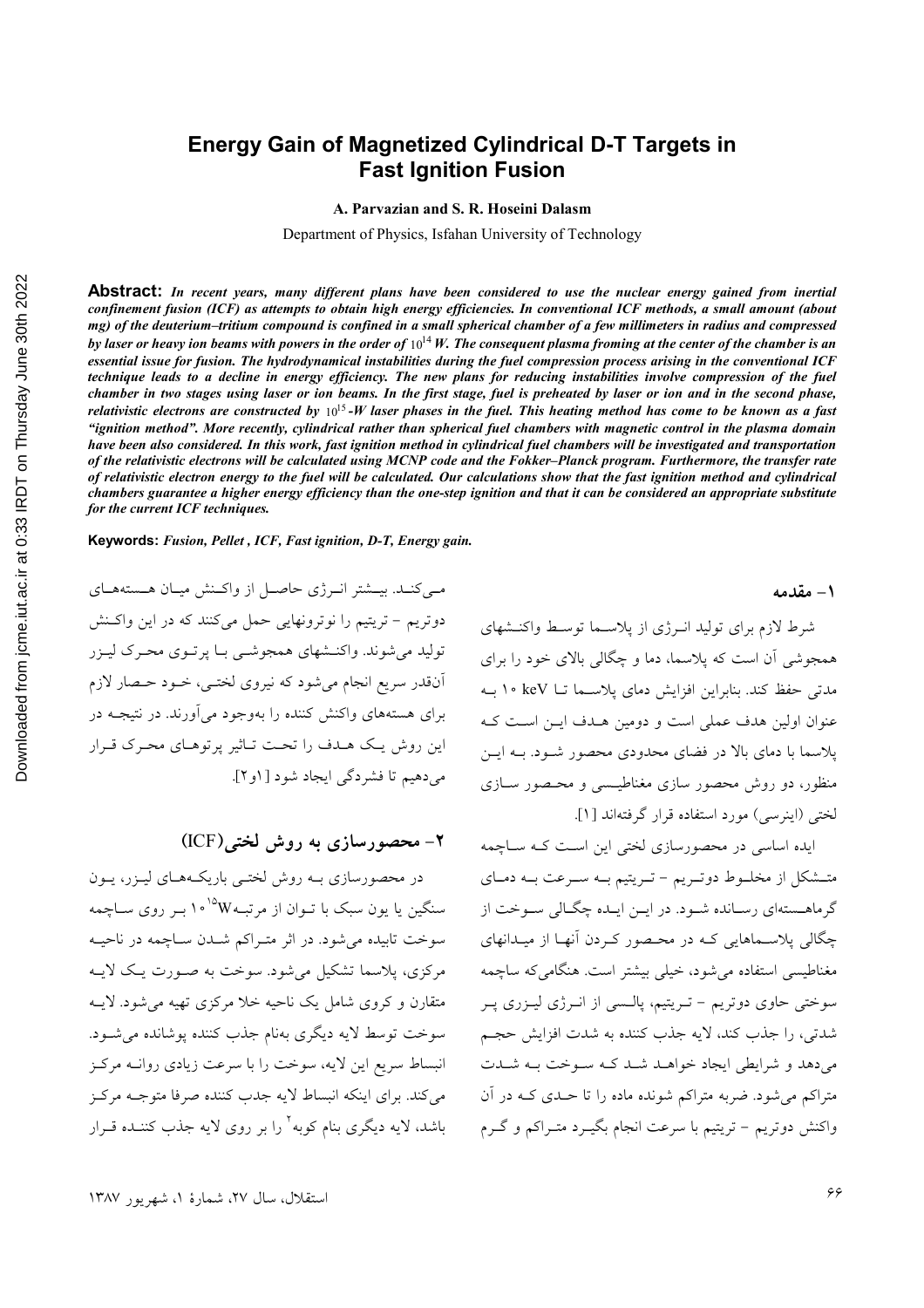۲- وارد کردن یک باریکه پر انـرژی ، از یـک نقطـه سـا چمـه سوخت براي ايجاد اشتعال وجرقه احتراق. بسرای اشستعال سسریع، بسه چگالیهسای تسوان بسالاتر از مورد نیـاز در همجوشــی اتفـاق مــی|فتنــد. بــرای ایــن منظــور، باریکهای از لیزر با توان بالا، به یک صفحه فلزیتاببده می شود و الكترونهايي با انرژي بالا را به درون ساچمه مـي فرسـتد. ايـن صفحه فلزي درون سـاچمه قـرار داده مـي شـود. بـدين ترتيـب جریان الکترونهـای در حــدود A/cm<sup>2 ۱۰</sup> ۱<sup>۰ ر</sup> و میــدان مغناطیــسی نیمه پایای در حدود گیگا گوس ایجاد میشود. سپس الکترونها به سرعت درون سوخت فوق چگال نفوذ میکند. پیشرفتهای جدیــد در توسعه پالسهای لیزری امیدهای زیـادی را بـرای انجـام عملـی فرايند اشتعال سريع ايجاد كرده است. قابليت توليد پالس از درجه پتاوات در لیزرNOVA نشان میدهد که انرژی الکترونها می توانـد به آنچه که در اشتعال سریع مورد نیاز است برسد[۹].

به علاوه انوژی شووع به اشتعال، در اشتعال مستقیم در حدود MJ ۱ ودر اشتعال سریع در حـدود KJ ۱۰۰ اسـت. ایــن مزیت در روش اشتعال سریع نسبت به اشتعال مستقیم امیدهایی را بهوجود آورده که بتوان از این روش بهره انــرژی در سیــستم ICF را افزايش داد[V].

#### ۴- ساختمان هدف

طراحی ساختمان هدف به منظور افزایش تـراکم سـوخت در حال حاضر بخش مهمی از مطالعـات در روش همجوشـیICF را به خود اختصاص داده است كه فـراهم أوردن معيـار لاوسـون بـا تکیه بر فشار پرتو محرک را مورد توجه قـرار مـی۵هـد. بـر ایـن اساس همواره مدلهای متفاوتی برای ساختمان ساچمه بـه منظـور افزایش بهره انرژی در این روش ارایه و پیشنهاد میشود [۵ – ۸].

۴-۱- ساچمه کروی در ساچمه کروی، سوخت به صورت یک لایـه متقـارن و کروی شامل یک ناحیه خلا مرکزی تهیه می شود. لایــه ســوخت

میدهند. ابتدا پرتوی محرک (لیزر، یون سبک یا یون سنگین) را به ساچمه میتابانند. متعاقب ان قسمت کمبی از انرژی پرتوی محرک در لایه کوبه جذب میشود و بقیه ایـن انـرژی بـه لایـه جذب كننده منتقل مىشود. انتقال قسمت اعظـم انــرژى پرتــوى محرك به لايـه جـذب كننـده باعـث انبـساط سـريع ايـن لايـه می شود. در اثر این انبساط، سوخت با شتاب زیادی روانه مرکز هدف مي شود. در مركز هدف، حجـم ســوخت كــاهش يافتــه و لختی سوخت به همراه لایه جذب کننده، تبدیل بــه یــک ضــربه ناگهانی میشود. این ضربه قادر است، سوخت را در ملدت زمانی که لختی اثر میکند به میزان زیادی متراکم سازد. در طبی مبدت زمیانی کیه سیوخت بیه حالیت متیراکم بیاقی می مانید، برهمکنشهای همجوشی انجام شده و در نتیجه انرژی حاصل از آن آزاد می شو د[۳].

- پرتوهای محرک را به دوروش زیر به ساچمه میتابانند:
- ۱– محرک مستقیم". در این روش ساچمه سوخت را به صورت مستقیم تحت تابش پرتوهای محرک قـرار مـی۱هنـدو آن را فشرده مي كنند[۴].
- ۲- محــرک غیــر مـــستقیم ٌ. در ایـــن روش بــرای اینکــه اثــر ناپایداریهای هیـدرو دینـامیکی را کـاهش دهنـد سـاچمه را درون یک محفظه فلزی قرار میدهند. سپس پرتوی محـرک را درون محفظه فلزی میتابانند. محفظه در اثــر گــرم شـــدن اشعه Xتابش میکند. به عبارتی انرژی پرتوهای محرک بـه اشعه X تبدیل می شود. بـا ایـن کـار انـرژی بـه صـورت يكنواخت به روى هدف منتقل مى شود[۵ و ۶].

## ۳- اشتعال سريع

روش اشتعال سریع در همجوشی به روش لختی، طرحهـای جالبی برای تولید انرژی با بهره بالا پیشنهاد کرده است. در ایــن روش برای افزایش بهره انرژی مراحل انرژی دهی در دو مرحله متمایز صورت می گیردکه عبارتاند از [۷ و ۸]: ۱− فرایند فشرده سازی هدفهای D−T در دماهای پایین توسط ليزر و پرتو هاى يونى.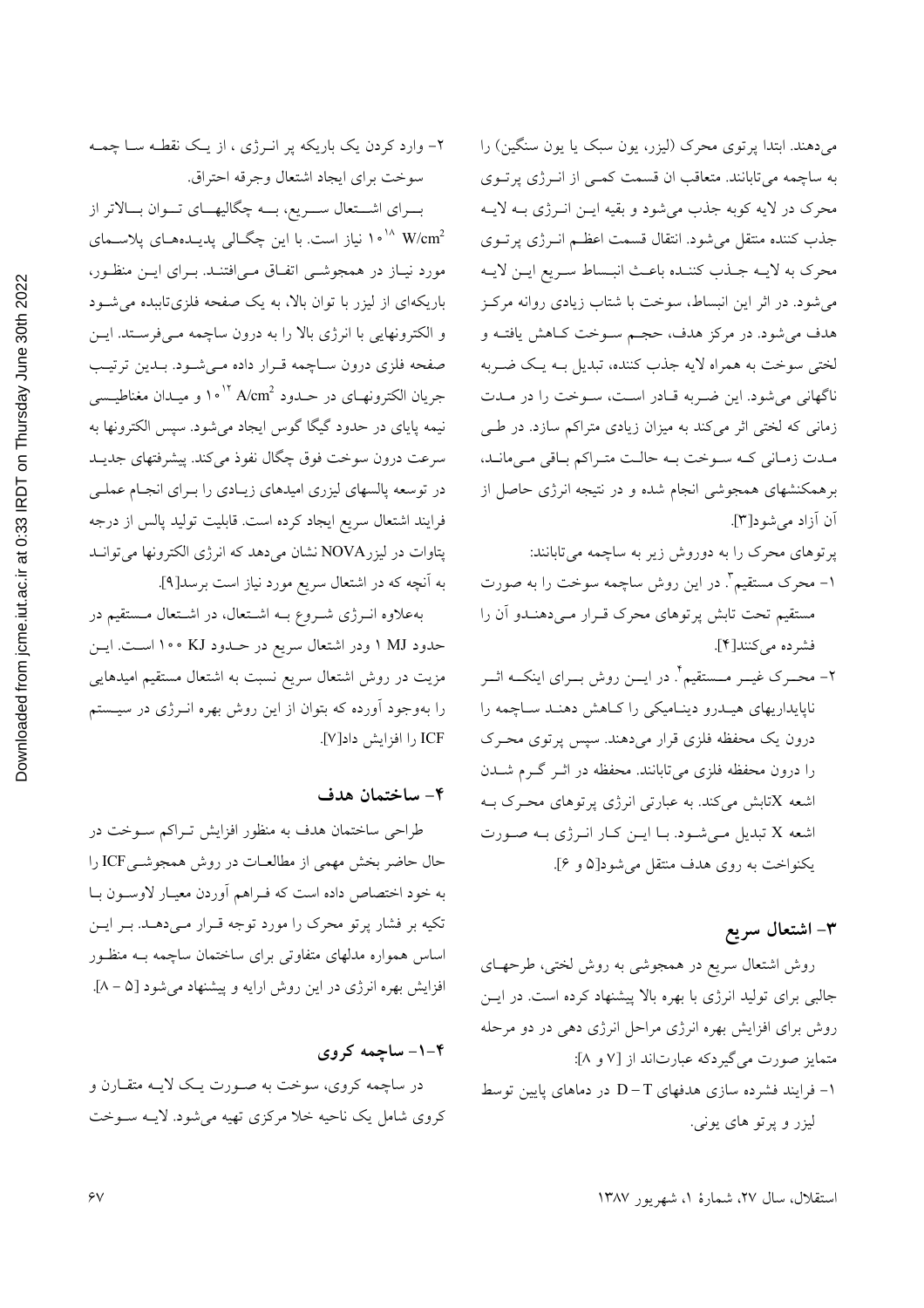Downloaded from jcme.iut.ac.ir at 0:33 IRDT on Thursday June 30th 2022

با توجه به خاصیت عناصر این لایه از تغییرات نامناسب برد یونها در ناحیه جذب کننده جلوگیری میکند. ۲- توان ایستانندگی این عناصر برای پرتوهای محرک از جنس یونهای سبک. یونهای سنگین بیش از عناصر سنگین است. ٣- قابليت انبساط اين عناصر زياد است و سرعت انبـساط ايــن عناصر بیش از عناصر دیگر است.

۴- کسر بزرگی از انرژی جذب شده در ایـن لایـه بـه صـورت انرژی گرمایی، برای انبساط این لایه بهکار میرود.

افزایش حجم لایه هل دهنده در اثر گرم شدن، باعث فشرده شدن لايـه سـوخت مـىشـود. مركـز سـوخت تبـديل بـه يـك پلاسمای داغ شده و این پلاسمای داغ رامی تـوان توسـط یـک میدان مغناطیسی در راستای محور استوانه محصور کرد. در ایــن حالت لایه هل دهنده در راستای شـعاعی منبـسط مـی شـود تـا زمانی که لایه هل دهنده متوقف شود، و انرژی جنبشی به صورت انرژی گرمایی به درون سوخت منتقل میشود[۱۳] .

پیشرفتهایی که در شتابدهندههای پونهای سنگین بـه سـمت تولید پرتوهای با شدتهای ز یاد شده امکاناتی را برای تحقیقات فیزیک انرژیهای بالا فراهم کرده است. هنگامی که پرتو یونی بـا انرژی زیاد (MeV∘•۱-•۱=، (E<sub>i</sub>=۱) روی یک مـاده جامـد متمرکـز می شود، طبیعتاً این انرژی درون حجم استوانهای نفوذ مـیکنــد. نکته مهمی که در این گونه ساچمههاو جـود دارد،اضـافه شـدن یک میدان مغناطیسی محوری است. این میدان بـه انـدازه کـافی بزرگ است کـه بـا از دسـت رفـتن گرمـا در راسـتای شـعاعی جلوگیری کنـد. بنـابراین میـدان مغناطیـسی بـا هندسـه هـدف استوانهای سازگار است. بـدین ترتیـب ایـن میـدان مغناطیـسی، فشردگی کمتر هدف استوانهای در مقایسه بـا هــدف کــروی را جبران مي كند [١٥].

#### ۴-۲- ساچمه استوانهای

ساچمههای استوانهای بهصورت استوانههای هم مرکز که هر لایه آن از یک ماده است، ساخته مـیشـود. قـسمت مرکـزی آن توسط دوتریم - تریتیم گـازی پـر مـیشـود. و در لایـه بعـدی

توسط لايه ديگري بهنام جذب كننده پوشانده مي شـود. انبـساط سريع اين لايه سوخت را با سرعت زيادي روانه مركز مـى كنـد. براي اينكه انبساط لايه جدب كننده صرفا متوجـه مركـز باشـد، لايه ديگري بـهنـام كوبـه را بـر روي لايـه جـذب كننـده قـرار مي دهند [۹و۱۳]. در بعضي موارد بهجـاي لايــه كوبــه و جــذب كننده از موادالي مثل تركيبات پلي اتيلني با نـام اختـصاري CH استفاده می کننـد. بـا تابانـدن ليـزر بـه سـطح سـاچمه CH تبخیرمی شـود. CHگـازي بـه سـمت خـارج حركـت مـي كنـد، عکسالعمل آن یک ضربه به سمت مرکز ایجاد میکند که می تواند سوخت را متراکم کند [۱۴].

تهیه باریکه پرتوهای محرک هزینه زیادی را در حال حاضـر به همراه دارد، به همین دلیل انتخاب جنس، ضخامت و چگـالی لایههای تشکیل دهنده ساچمهها برای دستیابی بـه بهـره انـرژی بيشتر، مطالعات وسيعي را به دنبال داشته است[١٥]. ضخامت یکسان و چگالی ثابت لایههای جذب کننده و کوبه در جهات مختلف، میزان تراکم سوخت در مرکز را افزایش میدهد.

انتخـــاب عناصــــرى ماننــــد طــــلا (Au)، ســــرب (Pb)، بيسموت(Bi)، و اورانيوم (U) به عنوان لايه كوبه، به چند دليـل زير مناسب است [١٣].

- ١- جرم سنگين اين اتمها باعث مي شود، انبساط صرفا به طرف درون باشد.
- ۲– جرم زیاد اتمها، مدت زمان محصورسازی را افزایش میدهد.
- ۳- از خارج شدن انرژی گرمایی بـه صـورت تابـشی از ناحیـه جذب كننده جلوگيري بهعمل مي آورد.
- ۴- توان ایستانندگی این عناصر برای پرتوهای محرک از جنس یونهای سبک و سنگین، کمتر از عناصر دیگر است.

لایه جذب کننده نیز از موادی که جرم اتمی متوسط یا پایین دارند انتخاب می شوند. عناصری مانند بریلیم (Be)، لیتـیم (Li)، به چند دلیل برای این لایه مناسب است از جمله به مـوارد زیــر می توان اشاره کرد[۱۳].

۱– رسانندگی گرمایی این عناصر، توزیـع انـرژی یکنـواختی از پرتوی محرک را بر روی سوخت بهوجود میآورد. همچنین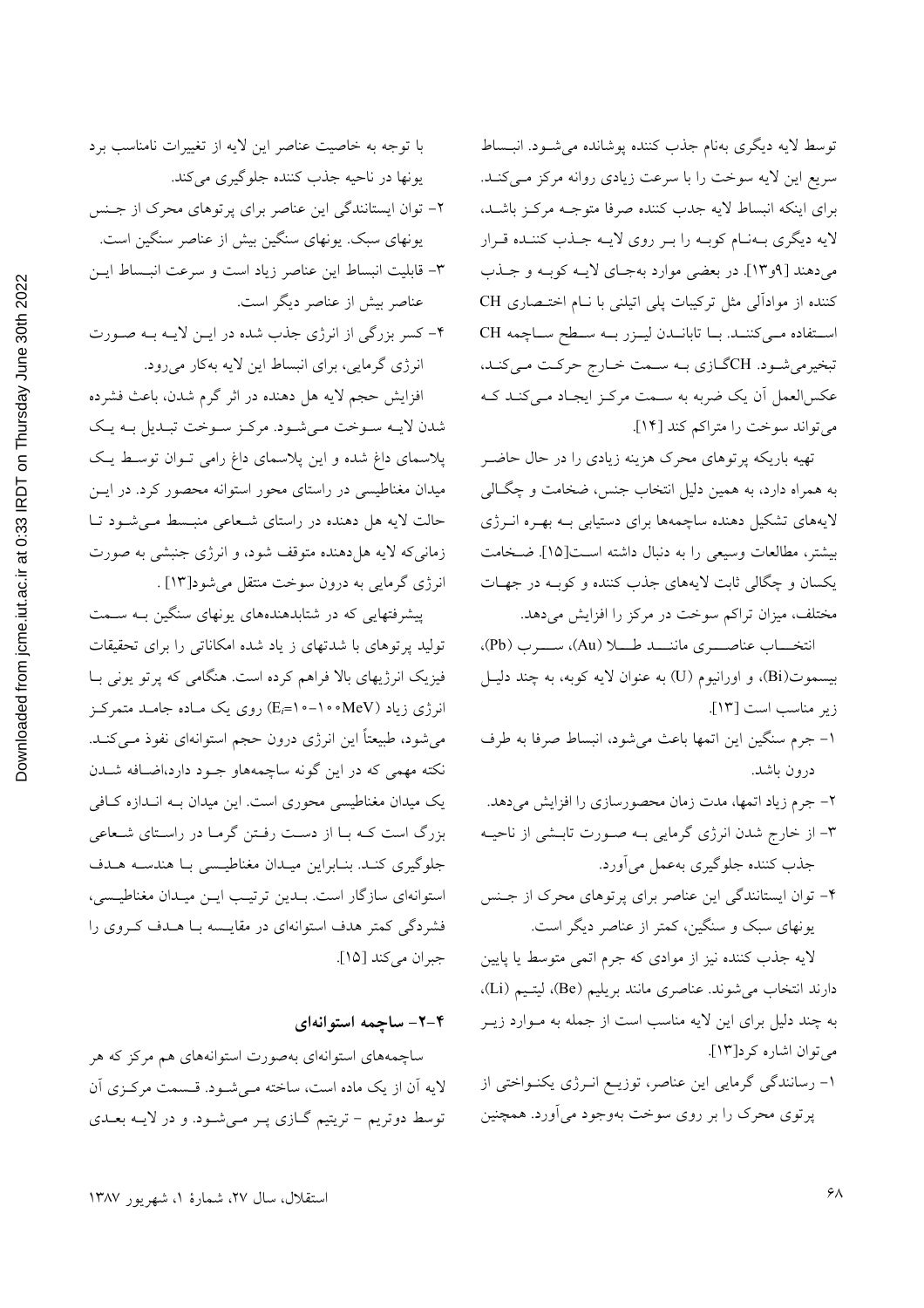2022 Downloaded from jcme.jut.ac.ir at 0:33 IRDT on Thursday June 30th تپی کوتاه داشته باشد. لیزر KrF، با طـول مـوج کوتـاه ۲۴۹/۰ میکرومتر، یکی از محتملترین محرکها بـرای همجوشــی لیـزری بهشمار مي آيد [ ١].

0-۲– پرتوهای الکترون نسبیتی (REB)

در مقایسه با لیزرها که دارای بازدهی پایینی هستند، پرتوی الکترونی از نظـر تبـدیل انــرژی الکتریکــی بــه انــرژی جنبــشی الکترونها دارای بـازدهی بـالاتری اسـت. آهنـگ تبـديل انــرژی ۔<br>الکتریکی ورودی به انرژی جنبشی الکترونهــا در پرتــو بــیش از **۶۰ درصد است. معمـولا پرتـوی الکترونـی مـورد اسـتفاده در** همجو شي توسط ولتاژي در حـدود چنـد مگـا الكتـرون ولـت شتاب داده می شود. سرعت الکترون برابر با سـرعت نـور بـاقی میماند، اما جرم آن با معادله

$$
m = \frac{m_0}{\sqrt{1 - \frac{v^2}{c^2}}}
$$
 (1)

افزایش مییابد. به این دلیل به این پرتو الکترونی، پرتو الکترون نسبيتي (REB)گفته مي شود [۱].

## ۵–۳– لیزر پتاوات برای تولید الکترونهای نسبیتی

ليزرهــايي در حــد پتــاوات(W°`۰۹) توليــد الكترونهــايي در حدود مكا الكتـرون ولـت مـىكننـد[١٧و١٨]. ايـن الكترونهـاي نسبیتی را می توان در هدفهای استوانهای به عنوان پالس مرحلـه دوم اشتعال سريع مورد استفاده قرار داد.

با قرار دادن یک صفحه فلزی در جلوی هـدف و تابانـدن لیزر به آن میتوان الکترونهای نسبیتی تولید کرد و انتظار داشت كه الكترونهاى نسبيتي درون سوخت هدف نفوذ كند.

# ۵–۴– پر تو یونهای سنگین(HIB)<sup>ء</sup>

یونهای سنگینی که به این منظور استفاده می شوند عبارتاند از: اورانيوم، سرب، بيسموت. انرژى پـون سـنگين تقريبـا هـزار برابر یک یون سبک است. پس برای اینکه بـا یــون ســبک قابــل ان دوتریم – تریتیم جامد قرار داده میشود کـه روی آن توسـط لیتیم و طلا به ترتیب پوشانده می شـود. یـک میـدان مغناطیـسی محوری نیز برای کنترل پلاسما بهکار میرود [۱۶].

پرتو محرکی که در این گونه ساچمهها استفاده میشود لیزر یا یون سنگین است. پرتو محرک از یک طرف مقطع استوانه بـه لايه جذب كننده تابيده مى شود. شـعاع لايــه جــذب كننــده بــا گرفتن انرژی پرتو محرک به سرعت افزایش مییابد و به سمت سوخت دوتریم – تریتیم فـشار مـی|َورد. شـعاع لایـه خـارجی بزرگ نمی شود و افزایش حجم لایه جذب کننده فقط به سـمت داخل است و سوخت را فشرده میکند. در روش اشتعال سـریع برای افزایش بهره مراحل انرژی دهمی در دو مرحله صورت مـیگیـرد[۱۶]. لیزرهــایی در حــد پتــاوات (۱۰<sup>۱۵</sup>۷ ) تولیــد الكترونهايي در حدود مگا الكترون ولت مي كنند [١٧و١٨]. ايـن الکترونهای نسبیتی را می توان در هدفهای استوانهای بـه عنـوان پالس مرحله دوم اشتعال سریع مورد استفاده قـرار داد. بــا قــرار دادن یک صفحه فلزی در جلوی هـدف و تابانــدن لیـزر بــه آن می توان الکترونهای نسبیتی تولید کرد ومی توان انتظار داشت که الكترونهاي نسبيتي درون سوخت هدف نفوذ كند [١۶].

## ۵- پر توهای محرک

براى فراهم أوردن معيار لاوسون،بايد مقدار قابل توجهي انرژى توسط پرتوی محرک در مدت زمانی از مرتبه نـانو ثانیــه بــه هــدف منتقل شود. انتخاب نوع پرتــوی محــرک و ســاچمه متناســب بــا آن میتواند به مقدار قابل توجهی، بهره انرژی ساچمه را افزایش دهـد. تا کنون پرتوهای محرک متفاوتی برای انرژی دهـی بـه سـاچمههـا مورد استفاده قرار گرفته است و در ایــن زمینــه تحقیقــات وســیعی انجام شده و در حال انجام است. لیزر، الکترونهای نسبیتی، یونهـای سبک و یونهای سنگین پرتوهای محرکی هستند که در گداخت بـه روش لختی مورد استفاده قرار می گیرند [۱].

#### ۵-۱- لیزرها

لیزری که در این روش لازم است باید چگالی تـوان بـالا و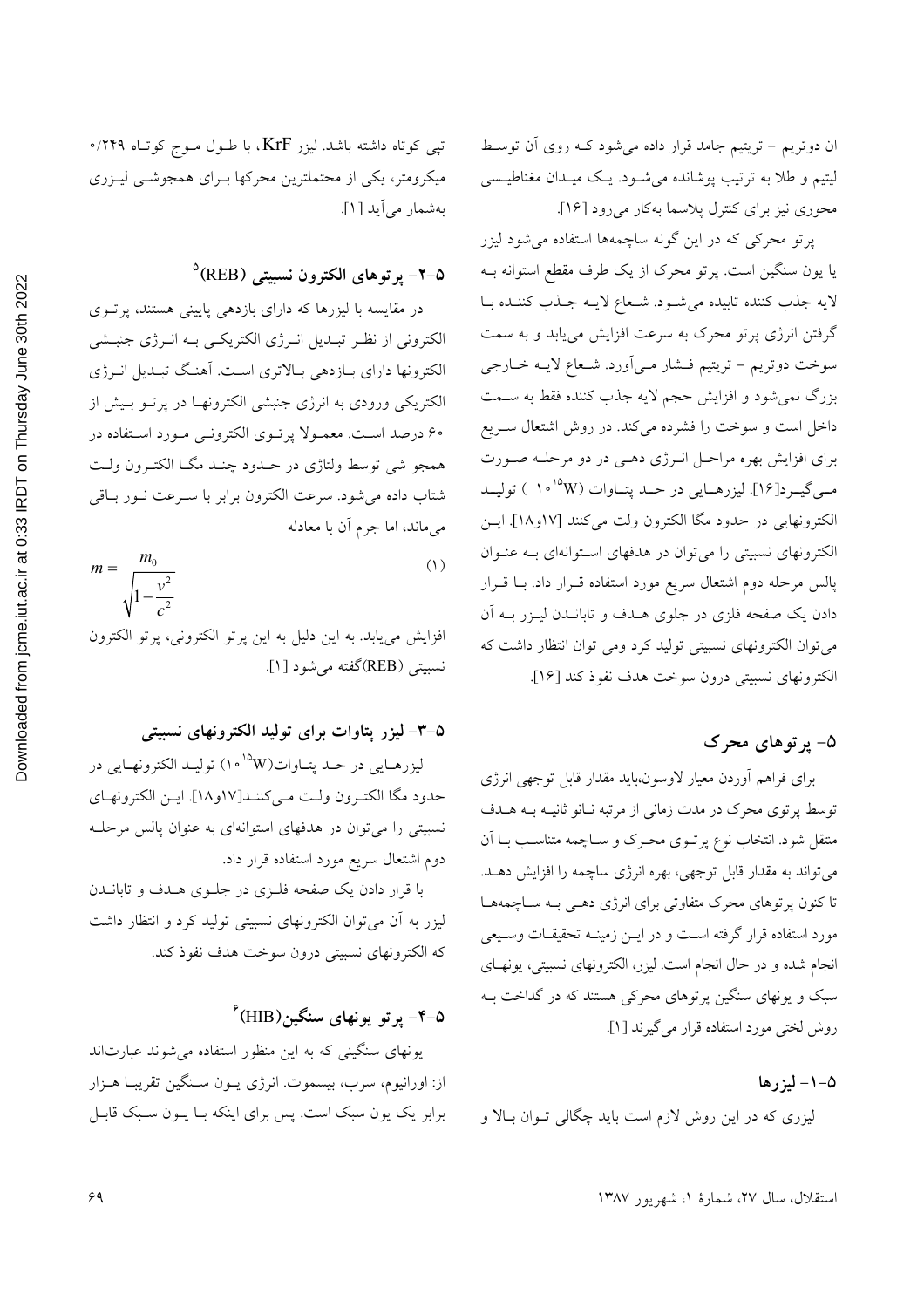#### ۶- معادله ترابرد ذرات باردار

معادلــه ترابــرد ذرات بــاردار بــا در نظــر گــرفتن اثــرات برهمکنشهای کولنی واضافه کردن آن به معـادلات ذرات خنثـی بهدست می آید. برای بهدست اوردن این معادله کـه بـه اختـصار معادله بولتزمن-فاکر –پلانک (BFP<sup>) (</sup>نامیده می شود ســه فــرض اساسی زیر را در نظر میگیریم: ۱- برهمکنشهای کولنی بهصورت برهمکنشهای دوتایی منظـور مي شوند، نه بهصورت جمعي. ٢- از اثرات ديناميكي پلاسما صرف نظر مي شود.

$$
\left(\frac{\partial \phi}{\partial t}\right)_{\text{fp}} = \frac{\partial (S\phi)}{\partial E} + T \frac{\partial}{\partial \mu} (1 - \mu^2) \frac{\partial \phi}{\partial \mu}, \mu = \text{Cos}\theta \tag{5}
$$

که جملات مربوط بـه برهمکنـشهاى کـولنى بـه معادلـه ترابـرد ذرات خنثى بولتزمن اضافه مى شود. سـرانجام معادلـه ترابـرد ذرات باردار چنین خواهد شد:

$$
\frac{\partial \phi}{\partial t} + \hat{\Omega}.\nabla \phi + \Sigma_t \phi =
$$
\n
$$
\int d\Omega' \int dE' \Sigma_s (E', \hat{\Omega}' \to E, \hat{\Omega}) \phi(r, E', \hat{\Omega}') + S
$$
\n
$$
+ \frac{\partial}{\partial E} (S(r, E, t)\phi) + T(r, E, t) \frac{\partial}{\partial \mu} (1 - \mu^2) \frac{\partial \phi}{\partial \mu}
$$
\n
$$
\Delta \phi = T(r, E, t)
$$
\n
$$
\phi = \int f(r, E, t) \phi = \int f(r, E, t) \phi = \int f(r, E, t) \phi = \int f(r, E, t) \phi = \int f(r, E, t) \phi = \int f(r, E, t) \phi = \int f(r, E, t) \phi = \int f(r, E, t) \phi = \int f(r, E, t) \phi = \int f(r, E, t) \phi = \int f(r, E, t) \phi = \int f(r, E, t) \phi = \int f(r, E, t) \phi = \int f(r, E, t) \phi = \int f(r, E, t) \phi = \int f(r, E, t) \phi = \int f(r, E, t) \phi = \int f(r, E, t) \phi = \int f(r, E, t) \phi = \int f(r, E, t) \phi = \int f(r, E, t) \phi = \int f(r, E, t) \phi = \int f(r, E, t) \phi = \int f(r, E, t) \phi = \int f(r, E, t) \phi = \int f(r, E, t) \phi = \int f(r, E, t) \phi = \int f(r, E, t) \phi = \int f(r, E, t) \phi = \int f(r, E, t) \phi = \int f(r, E, t) \phi = \int f(r, E, t) \phi = \int f(r, E, t) \phi = \int f(r, E, t) \phi = \int f(r, E, t) \phi = \int f(r, E, t) \phi = \int f(r, E, t) \phi = \int f(r, E, t) \phi = \int f(r, E, t) \phi = \int f(r, E, t) \phi = \int f(r, E, t) \phi = \int f(r, E, t) \phi = \int f(r, E, t) \phi = \int f(r, E, t) \phi = \int f(r, E, t) \phi = \int f(r, E, t) \phi = \int f(r, E, t) \phi = \int f(r, E, t) \phi = \int
$$

$$
S(r, E, t) = \sum_{i} \frac{2\pi m q_i^2 q^2 \ln \Lambda_i}{m_i E} n_i(r, t) G(x_i)
$$
 (†)

$$
T(r, E, t) = \sum_{i} \frac{2\pi m q_i^2 q^2 \ln \Lambda_i}{m_i E} n_i(r, t) H(x_i)
$$
 (2)

که در این معادلات  $\ln \Lambda_1$  لگاریتم کولنی و  $\lambda_{\rm D}$  طول دبــای $\degree$ و n<sub>i</sub>(r,t) چگالی ذرات از نوعi است. بوای ایس پارامترها داريم [١٠ - ١٣]:

$$
\ln \Lambda_{i} = \ln \frac{\lambda_{D}}{b}
$$
\n
$$
\lambda_{D} = \left\{ 4 \pi e^{2} \sum_{j} \left( \frac{Z_{i}^{2} n_{i}}{T_{j}} + \frac{ne}{Te} \right) \right\}^{-\frac{1}{2}}
$$
\n
$$
b = \max \left\{ \frac{Z Z_{i} e^{2}}{m_{r} u^{2}}, \frac{\hbar}{2 m_{r} u} \right\}
$$
\n
$$
m_{r} = \frac{m m_{i}}{m + m_{i}} \quad ; \quad u = \left| \vec{V} - \vec{V}_{ith} \right|
$$
\n
$$
\text{where } \vec{V} = \frac{m_{r} m_{i}}{m_{r} u^{2}} \quad ; \quad u = \left| \vec{V} - \vec{V}_{ith} \right|
$$

است. توابــع G و H وابـــسته بــه نحــوه توزيــع ذرات بــاردار در محیط پلاسما هستند. در حالت توزیـع ماکـسولی ذرات، ایـن توابع عبارتاند از [ ١٥-١٢].

$$
G(x) = erf(x) - \frac{2}{\sqrt{\pi}} x exp(-x^{2})
$$
  
 
$$
H(x) = (1 - \frac{1}{2x^{2}})G(x) + \frac{2}{\sqrt{\pi}} x exp(-x^{2})
$$
 (V)

برای بهدست آوردن جمله توان توقف، تقریبهای زیـادی وجـود دارد. از جمله میٍتوان به معادله بث<sup>۹</sup> اشاره کرد

$$
S(r, E) = \frac{qq_1 \pi n}{mv^2} \left( \ln \frac{2mv^2}{I} - \beta \right)
$$
 (A)

که در ان I انرژی پونیزاسیون است [۱۰-۱۲].

#### ۶–۱– ترابرد ذرات به روش مونت کارلو

برای بررسی ترابـرد الكترونهـا و فوتونهـا ونوترونهـا ازكـد محاسباتی MCNP استفاده شده است. این کد بـر اسـاس روش اماری تاریخچه ذرات را در محیط مورد مطالعه دنبال می کنـد. این کد اولین بار در شهر مونت کارلو در فرانسه معرفی شد و به عنوان MCNP نامگذاری شد

روشهای مونتکارلوی موجود قادر به بررسمی رفتـار ذرات در ساختارهای سه بعدی به طور کامل هستند [۱۹ تــا ۲۱]. بــه عـلاوه رفتـار پيوسـته انـرژي هماننـد مكـان و جهـت، خطـاي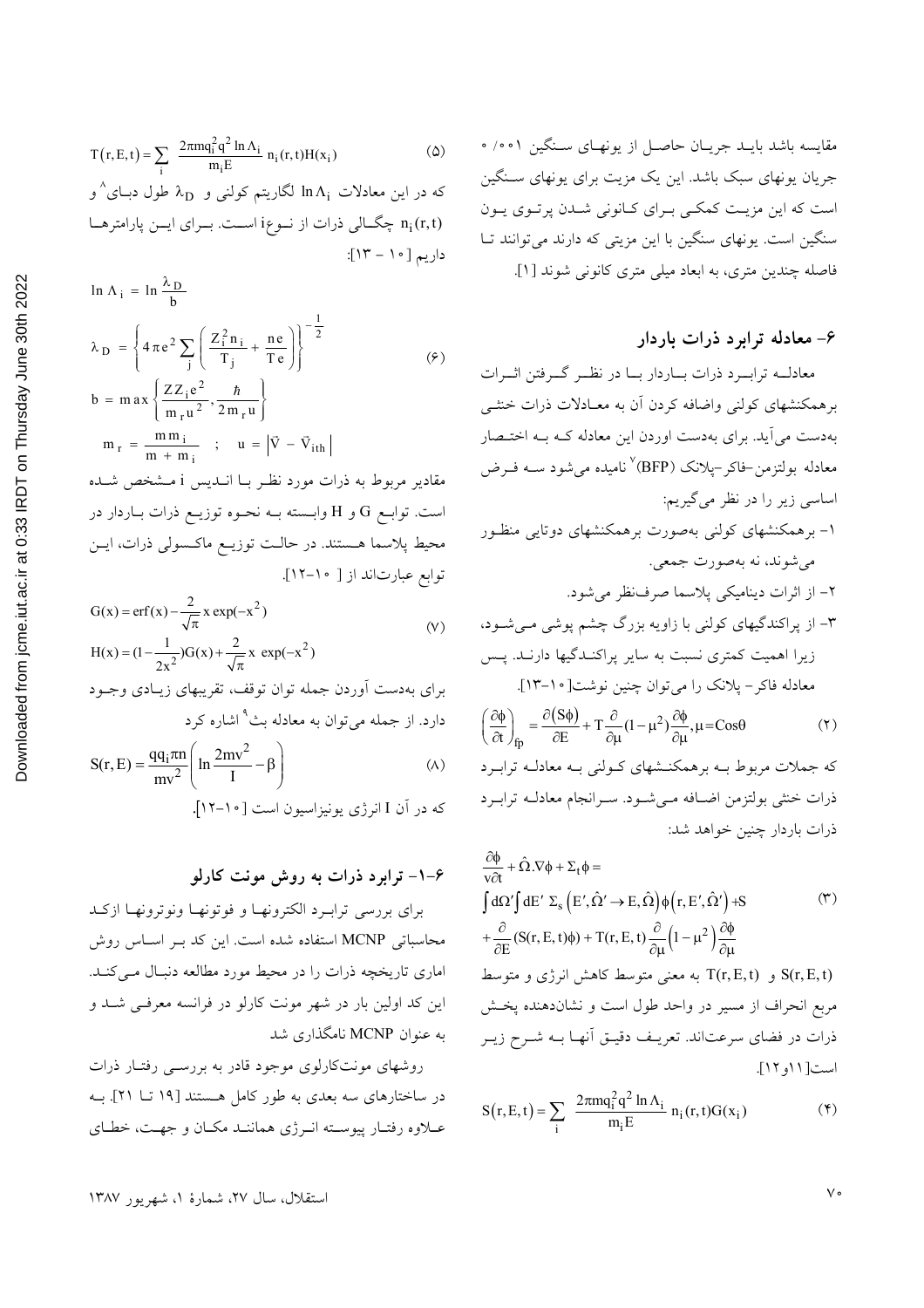Downloaded from jcme.iut.ac.ir at 0:33 IRDT on Thursday June 30th 2022

برای شار در هر سلول سهیم هستند سریعاً کاهش می یابــد و در نتيجه عدم قطعيت أماري نتايج تا مرتبـههـاي غيـر قابـل قبـول افزایش مییابد مگر اینکه تعداد بسیار بزرگی از تاریخچـههـا را بهکار بریم. اغلب با استفاده از تکنیکهای آماری مـوثر مـیتـوان این عدم قطعیت را کاهش داد.

## ۶–۲– ترابرد الکترون

ترابرد الكترونها وذرات بباردار ببهطور اساسبي متفياوت از ترابرد نوترونها و فوتونهاست. ترابرد الكترونها براسـاس نيـروي کولنی بلند برد و در نتیجه تعداد بسیار زیاد برهمکنش کوچک پایهریزی شده است. کارهای نظری قابل توجـه بـرای پیـشرفت یک نظریه تحلیلی ونیمه تحلیلی پراکنـدگی چندگانـه در زمینـه ترابرد ذرات باردار انجام شده است. این نظریـههـا سـعی بـرای استفاده از سطح مقطعهای اساسی و ذرات آماری ترابرد دارند تا توزیعهـای احتمــالی بــرای کمیــات مــشخص ماننــد انــرژی از دسترفتـه و انحـراف زاويـهاي پـيش؛ينـي كننـد. مهمتـرين ايـن نظريهها، نظريه گاداسميت- ساندرسون'' براي انحـراف زاويــهاي و تئوری لاندائو `` برای نوسانات انرژی اتلافی است [۲۰ و ۲۱].

به منظور دنبال کردن یک الکتـرون، لازم اسـت کـه مـسير الکترون به چندگام تقسیم شود. این گامها باید طـوری انتخـاب شوند کـه همـه برخـوردهـا را شـامل شـود (نظریـه پراکنـدگی چندگانه معتبر باشد) و میانگین انرژی اتلافی در هرگام کوچک باشد. انرژی اتلافی و انحراف زاویهای الکترون در طول هر گام از توزیعهای احتمالی که براساس نظریه پراکندگی چندگانـهانـد، نمونەيابى مى شود.

#### ۶–۲–۱– گام و زیر گامهای الکترون

گامهای الکتـرون را مـیتوان بـهصورت مجموعـهای از مقدارهای طول مسیر کل، انرژی، زمان، جهت و مکان الکتـرون در نظر گرفت.

 $(0, E_0, t_0, u_0, r_0)$ ,  $(S_1, E_1, t_1, u_1, r_1)$  $\ddot{\phantom{a}}$ بهطور متوسط انرژی و طول مسیر بهصورت زیر به هم مربوطند گسستهسازی مــثلاً اســتفاده ازتقریــب چنــد گروهــی انــرژی را کاهش میدهد. پس برای یک مجموعــه ســطح مقطـع هــستهای خطا در محاسبات مونت کارلو از عدم قطعیتهای آماری بهوجود میآید. به بیان ساده روش مونت کارلو شامل شبیهســازی تعــداد محدودی از تاریخچههای ذره با تولیـد اعـداد تـصادفی اسـت. بدین منظور با تولید عدد تصادفی از تابع توزیع رویدادهایی ک ممکن است برای ذره بهوجود آید، نمونهیابی می شود. با فـرض اینکه مسئله مستقل از زمان است، هرتاریخچـه بـا نمونـهیـابی ازتابع توزیع چشمه برای تعیین مکان، انرژی وجهت اولیــه ذره شروع مي شود

هدف از دنبال کردن ذره محاسبه مقدار انتظاری یـا میـانگین كميتي است. اين كميت ممكن است شار، جريان، احتمـال فـرار و... باشد پس تخمین ما از آن کمیت بهصورت میانگین N نمونه است.

$$
\hat{\mathbf{x}} = \frac{1}{N} \sum_{n=1}^{N} \mathbf{x}_n
$$
\n(4)

که در آن x, سهم n امین تاریخچه برای آن کمیت است. تـا هنگامی که شار یا کمیتهای مشابه مورد نظر باشند،  $\hat{\textbf{x}}$  بهصورت ۔<br>تعداد برخوردہا یا جمع مسافتھای<sub>ی</sub> کـه ذره طـی کـرده یــا هــر کمیت دیگری که وابسته به تاریخچـه باشــد مــیتوانــد تعریــف شود. سؤالی که فوراً پرسیده می شود این است که تخمین مـا تـا چه اندازهای به مقدار میـانگین واقعـی نزدیـک اسـت. در روش مونت كارلو عدم قطعيت  $\hat{x}$  با افزايش تعداد تاريخچهها كاهش مـییابـد، در بیــشتر حــالات عــدم قطعیــت بــا  $\overline{\text{C}}$  متناســب است[١٩-٢١].

در روش مونتکارلو شار یا کمیت دیگری بـهطـور عـادی دریک نقطه محاسبه نمیشود. بلکه از تعداد برخوردهـای طـول رد ذره ٔ یا هر کمیت دیگر در حجم فضای ΔVΔΩΔE تخمین زده میشود. پس اگر یک توزیع فضایی از شار اسکالر بخـواهیم باید ناحیه مسئله را به چند ∆V کوچک تقـسیم کنـیم وشـار را در هر یک از این سلولها بهدست آوریم. هرچقدر AV را بـرای بهبود توزیع فضایی کوچکتر کنیم کسری از تعدادتاریخچهها که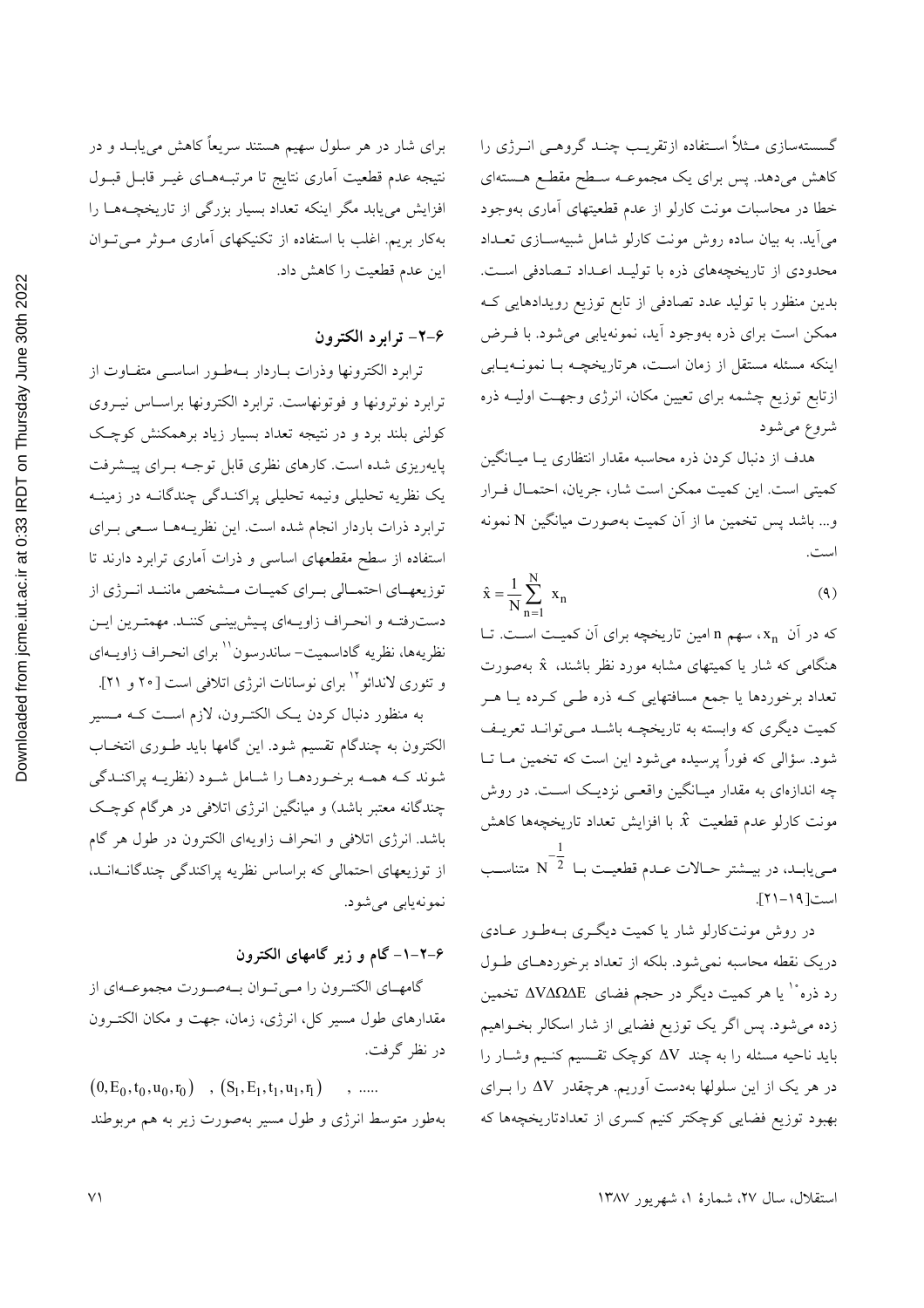تابشهای ترمنی کسیل میشود. ذره باردار با انرژی H  
\nبرهمکنش با هستهها فوتونی با انرژی W تولید میکند که  
\nبرای تابش ترمنی به شکل زیر است[۲۲و(۲]  
\n
$$
\frac{d\sigma}{dW} = \alpha r_e^2 Z(Z + \eta) \frac{1}{W} \left[ \varepsilon^2 \varphi_1(b) + \frac{4}{3} (1 - \varepsilon) \varphi_2(b) \right]
$$
\n(17)  
\n
$$
\frac{d\sigma}{dW} = \alpha r_e^2 Z(Z + \eta) \frac{1}{W} \left[ \varepsilon^2 \varphi_1(b) + \frac{4}{3} (1 - \varepsilon) \varphi_2(b) \right]
$$
\n(17)  
\n
$$
\frac{d\sigma}{dW} = \alpha r_e^2 Z(Z + \eta) \frac{1}{W} \left[ \varepsilon^2 \varphi_1(b) + \frac{4}{3} (1 - \varepsilon) \varphi_2(b) \right]
$$
\n(18)  
\n
$$
\varepsilon = \frac{W}{W} \varepsilon
$$
\n
$$
\varepsilon = \frac{W}{W} \varepsilon
$$
\n
$$
\varepsilon = \frac{W}{\gamma m_e c}
$$
\n
$$
\varepsilon = \frac{W}{\gamma m_e c}
$$
\n
$$
\varepsilon = \frac{W}{\gamma m_e c}
$$
\n
$$
\varepsilon = \frac{W}{\gamma m_e c}
$$
\n
$$
\varepsilon = \frac{W}{\gamma m_e c}
$$
\n
$$
\varepsilon = \frac{W}{\gamma m_e c}
$$
\n
$$
\varepsilon = \frac{W}{\gamma m_e c}
$$
\n
$$
\varepsilon = \frac{W}{\gamma m_e c}
$$
\n
$$
\varepsilon = \frac{W}{\gamma m_e c}
$$
\n
$$
\varepsilon = \frac{W}{\gamma m_e c}
$$
\n
$$
\varepsilon = \frac{W}{\gamma m_e c}
$$
\n
$$
\varepsilon = \frac{W}{\gamma m_e c}
$$
\n
$$
\varepsilon = \frac{W}{\gamma m_e c}
$$
\n
$$
\varepsilon = \frac{W}{\gamma m_e c}
$$
\n
$$
\varepsilon = \frac{W}{\gamma m_e c}
$$
\n

7–7–1~~نحرافهای زاويهای~~  
انجراف زاويهای الکترون براساس نظریه گاداسمیت—  
مانلدرسون طبق تابع توزیع زیر نمونهیابی میشود[ ۲۰].  
F(S,µ) = 
$$
\sum_{I=0}^{\infty} (1 + \frac{1}{2}) \exp(-SG_I)P_I(\mu)
$$
  
Sos  $S$  طول زیر گام،  $\mu = \text{Cosθ}$  (۱۲) 1 -  $\mu = \text{Cosθ}$   
که  $S$  طول زیر گام،  $P_I(\mu)$  1 امین جمله یا ۱۲-۲) ۱۲-۱۱  
زیر گام و (P<sub>I</sub>(µ) 1 امین جمله چنلا جملهای لژانلدراست.  
G<sub>I</sub> =  $2\pi N \int_{-1}^{+1} \frac{d\sigma}{d\Omega} (1 - P_I(\mu) d\mu)$ 

در این کار شار الکترون با استفاده از روش مونت کارلو ک در کد MCNP بهکار رفته است محاسبه مـی شـود. همچنـین بـا به کار بردن معادله ترابرد از یک کد فاکر-پلانک، شـار الکتـرون در ناحیه سوخت محاسبه می شود. در محاسبات انجام شـده بـا

$$
E_{n-1} - E_n = -\int_{S_{n-1}}^{S_n} \frac{dE}{dS} dS , \frac{E_n}{E_{n-1}} = k
$$
 (1°)

به انرژی و مادهای که الکترون در آن حرکت مـیکنـد بـستگی  $S = S_n - S_{n-1}$  دارد. گامهـای الکتـرون بــا طولهـای مــسیر توسط معادلات فوق مشخص می شود گامهای اصلی یا گامهـای انرژی نامیده میشود. برای هر گام بایـد پراکنـدگی زاویـهای بـا دقت مورد نظر و با توجــه بــه نظريــه گاداســميت- ساندرســون برای انحرافهای زاویهای دلخواه محاسبه شود. برای ایـن منظـور هر گام را به m زیر گام بهطول S/m تقسیم مـیکنـیم. مقـدار m فقط بـه مـاده (عـدد اتمـی) بـستگی دارد. محـدوده m از m= ۲ برای ۶ >Z تا۱۵ =m برای ۹۱ <Z است[ ۲۰].

۶–۲–۲– توان توقف برخوردی

توان توقف برخوردي الكترون، اتلاف انرژى به ازاى واحـد طول مسیر است کــه توسـط برگــر بــهصــورت زیــر بیــان شــده است[ ٢٠].

$$
-\left(\frac{dE}{dS}\right)_{\varepsilon_m} = NZC\left\{\ln\frac{E^2(\tau+2)}{2I^2} + \overline{f}(\tau,\varepsilon_m) - \delta\right\}
$$
(11)  

$$
\overline{f}(\tau,\varepsilon_m) =
$$

$$
-1 - \beta^2 + \left(\frac{\tau}{\tau + 1}\right)^2 \frac{\varepsilon_m^2}{2} + \frac{2\tau + 1}{(\tau + 1)^2} \ln(1 - \varepsilon_m)
$$

$$
+ \ln(4\varepsilon_m(1 - \varepsilon_m)) + \frac{1}{1 - \varepsilon_m}
$$

ε كسرى از انرژى جنبشى الكترون ( E)است كه منتقل مى شود  $\mathfrak{c}_m = \mathfrak{v} / \mathfrak{c}$  و  $\varepsilon_m$  انرژی بیشینه دلخواه است. I پتانسیل یونش، ع τ انرژى جنبشى الكترون برواحد جرم در حال سكون الكترون، ه تصحيح اثر چگالي (مرتبط بــا پلاريزاســيون محـيط)، Z عــدد اتمی محیط، N چگالی اتمی محیط و  $\frac{2\pi e^4}{e^2} = 0$  است.

۶–۲–۳– تابش ترمزی در نتیجه کند شدن حرکت الکترونهای سریع در اثـر میـدان الكترواستاتيكي هسته اتم ( و حتى در اثر ميدان الكترونهاى اتم)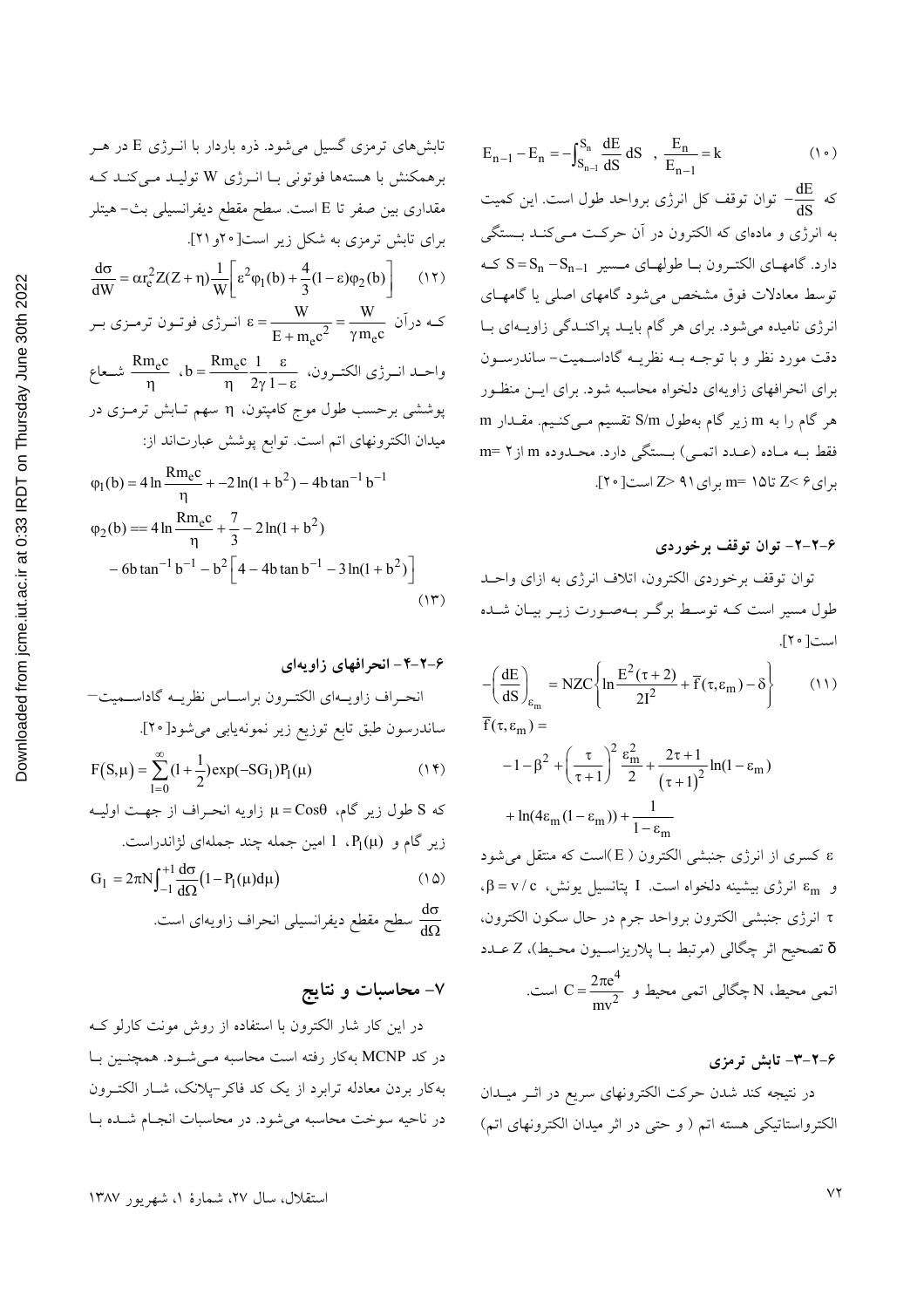

شکل ۱–نمونهای از ساچمههای مورد مطالعه را نشان می دهد

کد فاکر-پلانک ،اثر انتقال انرژی میـدان مغناطیـسی محـوری را نیز لحاظ کردیم. در این قسمت به بررسی ساچمه استوانهای و شار ذرات (الكترون) در لايههاي مختلف آن ميپردازيم. ساچمه استوانهای که در نظر میگیریم به صورت شکل (۲) است که در  $R_{D-T,void}$  أن  $R_{D-T,void}$ : شعاع سـوخت  $T-T$ گـازی و  $R_{D-T,void}$ : شـعاع  $R_{A_{11}}$  سوخت D−T جامـد و R<sub>Be</sub>: شـعاع لايــه بــريليم و R<sub>Au</sub>: شعاع لایه طلا و h: ارتفاع ساچمه استوانهای است. در سـاچمه استوانهای یک میدان مغناطیسی محوری در نظر گرفته می شـود. زمانی که پلاسما درون ساچمه ایجاد شـد، توسط یـک میـدان قوى ذرات باردار (يونها و الكترونها) مهار مى شود.

#### ۷–۱– یارامترهای اولیه ساچمه

ساچمه استوانهای در شکل (۱) نشان داده شـده اسـت. ایـن ساچمه از یک لایـه سـوخت گـازي دوتـریم تـریتیم کـه در آن دوتــــریم تــــریتیم بـــــا نــــــسبت مــــساوی و چگــــالی اولیـــــه و سوخت جامد با چگالی اولیه P $_{\rm D-T, void}$  = 3 $\times 10^{-3}$   ${\rm g}/{\rm cm}^3$ درست شده است. لایه جـذب کننـده  $\rho_{\text{D-T}} = 0.225$  g/cm<sup>3</sup> (روی لایه سوخت قرار میگیرد) از جنس Be با چگالی اولیـه استفاده شده است. چگالی لایه نگه دارنده  $\rho_{\rm Be} = 1/9$  g/cm $^3$  $\rho_{Au} = 19/5~{\rm g/cm}^3~(\pm 1)$ (طلا) هراست. برای ساچمه استوانه داریم

$$
T = 5 - 7 \text{ KeV}
$$
  
\n
$$
\rho R \ge 0 / 2 - 0 / 3 \text{ g/cm}^2
$$
 (19)



شکل ۲- شمایی از ساچمه استوانهای

که پارامتر pR در ساچمه استوانهای کوچکتر از ساچمه کـروی  $(1)$  (pR  $\ge 0/3 - 0/6$  g/cm<sup>2</sup>) طراحی ساچمه برای بهینهسازی نسبتهای شعاع به صـورت زیــر انجام مي گيرد  $\frac{R_{D-T,void}}{R_{Be}} = 0 / 55$  $\frac{R_{D-T}}{R_{Be}} = 0/6$   $\frac{R_{Au}}{R_{Be}} = 1/5$  $(1V)$ اگر R<sub>Be</sub> = 0 / 3 cm باشد، مقادیر اولیه دیگر به صـورت زیــر بەدست مى آيد  $R_{D-T,void} = 0/165$   $R_{D-T} = 0/18$   $R_{Au} = 0/45$  (1A) مقادیر بالا بر حسب سانتی متر است. در ایــن محاسـبات مـا از بريليم به عنوان جـذبكننـده انـرژى بـهخـاطر قـدرت جـذب

كنندگى بالا استفاده كرديم [١۶].

## ۷-۲- شرایط لازم برای حداکثر فشردگی

اگر توانی در حدود TW/g ۲۴۰ به یک ساچمه استوانهای در مدت زمان 30 30 بدهیم، سوخت با سرعت  $5\times10^6$  سه به طرف محور استوانه فرو مىريزد[١٩]. بـراى فـشردگى مطلـوب است که در مسئلهای که حل  $C_r = \frac{R_{D-T,void}(0)}{R_{D-T, void}(t)} \approx 20 - 30$ کردیم 1/25 = Cr در نظر گرفتیم. پالس دوم باید بعد از زمـان 60ps با انرژی در حدود 161kJ از یک نقطه به ساچمه بدهیم تا اشتعال شـروع شـود. در حالـت فـشردگي، سـوخت مركـزي دارای چگال<sub>ی</sub> در حدود p<sub>D–T.void</sub> = 30–70 g/cm<sup>3</sup> در نظـر گرفته شده است. در بیشترین فشردگی چگالی سوخت جامد در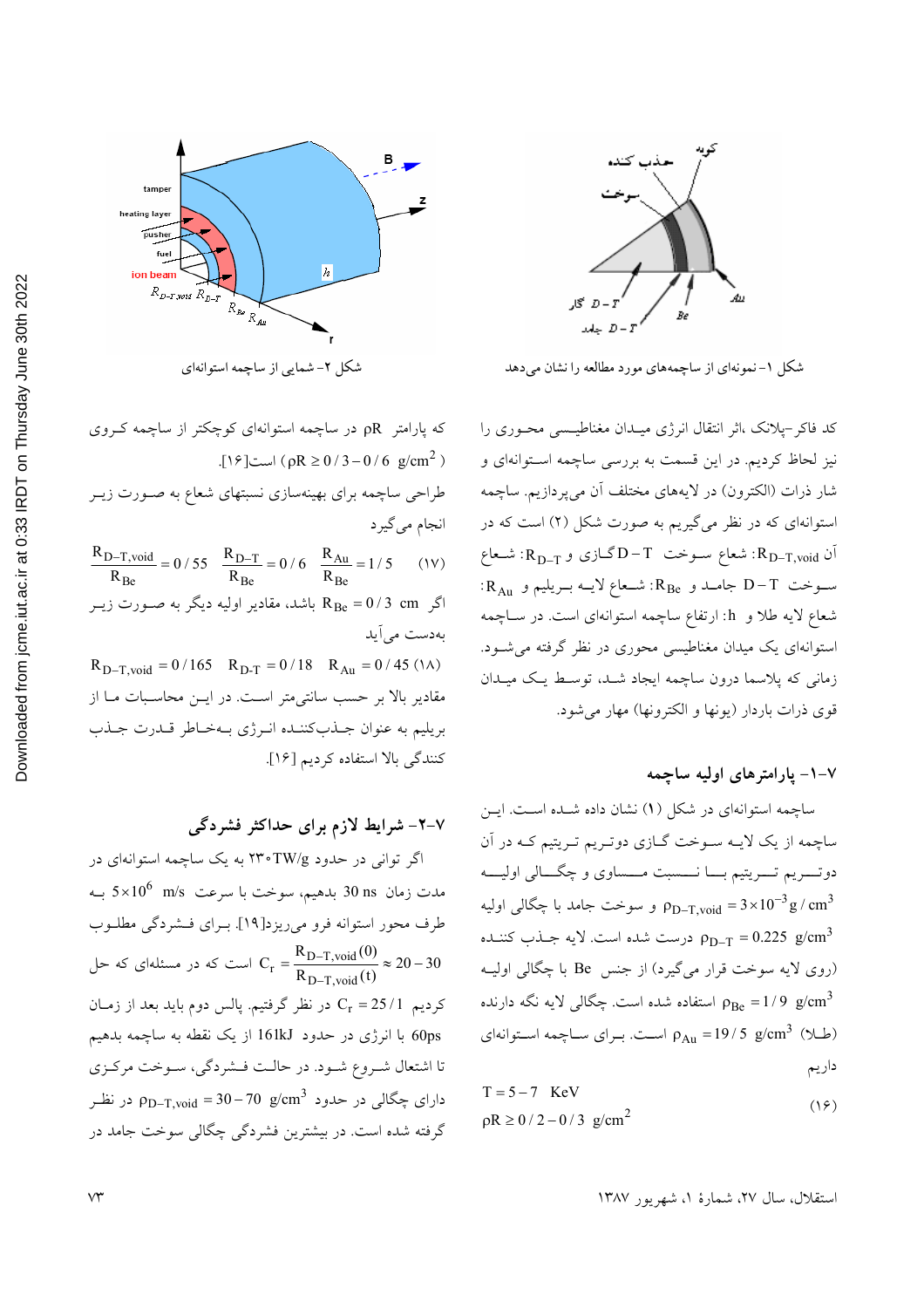| $m_{\rm tot}(g)$ جرم          | $\rho_{\text{max}}(g\,/\,\text{cm}^3)$ چگالی | $R_{tot}(cm)$ شعاع            |                 |
|-------------------------------|----------------------------------------------|-------------------------------|-----------------|
| $9/0$ $\gamma \times 10^{-4}$ |                                              | $\circ/\circ \mathcal{P}$     | ناحيه مركزي     |
| $9/109\times10^{-4}$          | $^{\circ}$                                   | $\circ / \circ \mathfrak{FP}$ | ناحيه سوخت جامد |
| $\cdot$ $\prime$ $\prime$     | ١٨۰                                          | $\circ$ /۴ $\circ$ ۷          | لايه بريليم     |
| 9/194                         | ۱۹/۵                                         | $\circ$ /50                   | لايه طلا        |

جدول ۱- مشخصات ساچمه سوخت کروی بعد از فشردگی کامل

جدول ۲- مقادیرپارامترهای ساچمه استوانهای با pR مختلف بعد از فشردگی کامل

| $\rho_{max}(g/cm^3)$ چگالی | شعاع $R_{tot}(cm)$                         | $\rho R$               |             |
|----------------------------|--------------------------------------------|------------------------|-------------|
| <b>Y/oAYYA</b>             | 0/0.099                                    | $\circ/7$              |             |
| ٣                          | $\circ / \circ \circ \wedge$               | $\circ$ /۲۴            | ناحيه مركزي |
| ۴/۶۸۵                      | 0/0.094                                    | $\cdot$ / $\tilde{}$   |             |
| 99/9V                      | 0/17AV                                     | $\circ/7$              |             |
| $\big\}$ o $\circ$         | $\circ / \circ$ \ $\circ \wedge$           | $\circ$ /۲۴            | نا حيه سوخت |
| 108/91                     | $\circ / \circ \circ \wedge \wedge \wedge$ | $\circ$ / $\mathsf{r}$ |             |
| 150                        | $\circ$ /۳۴۵۵                              | $\circ/7$              |             |
| ١٨٠                        | $\circ/ \check{r}$                         | $\circ$ /۲۴            | لايه بريليم |
| $Y\wedge Y$                | 0/7979                                     | $\circ/\mathsf{r}$     |             |
| 19/0                       | $\circ$ /۴۸۱۶                              | $\circ/7$              |             |
| 19/0                       | $\circ$ /۴۵                                | $\circ$ /۲۴            | لايه طلا    |
| 19/0                       | $0/54\pi$                                  | $\cdot$ / $\tilde{}$   |             |

حدود g / cm<sup>3</sup> و چگال<sub>ی</sub> بـريليم g / cm<sup>3</sup> و چگــالی طلا g/cm<sup>3</sup> 19 / 5 است[2و ٢۵].

## ۰–۳– مقایسه ساچمه کروی و استوانهای

برای مقایسه ساچمه کروی و استوانهای، جرم و چگــالی در هر لایه را برای دو ساچمه یکسان گرفتیم. هر کدام از ساچمهها به ۱۷ لایه (لایه اول سوخت گازي، چهار لايـه بعـدي سـوخت جامد، ده لايه بريليم و دو لايه طلا) تقسيم شده است. شعاع كل لایه و بیشترین چگالی و جرم کل مورد نظـر در حالـت بیــشینه تراکم در جداول (۱) و (۲) آمده است

برای بررسی گرمای انتقال به لایههای ساچمه علاوه بر شبار

الکترونها شار و گرمای نوترونهای حاصل از همجوشی دوتـریم تریتیم محاسـبه گردیـد. شـکل (۳) شـار ذرات نـوترون در هـر سلول را نشان می دهد.شار نوترون در لایههای سوخت بیشتر از لایههای دیگر است. به طوری که در لایههـای آخـر بـه شــدت افت مي كند و نزديك به صفر مي شود. نمودار انرژي انتقـالي در لايههاي مختلف (لايه اول سـوخت گــازي، چهــار لايــه بعــدي سوخت جامد، ده لايه بريليم و دو لايه طـلا) بـراي دو سـاچمه رسم شده است. با توجه به شکل (۴) بیـشترین انــرژی انتقــالی نوترون به لايه سوخت گـازي بـوده اسـت و در لايـه سـوخت جامد نيز انرژى انتقالى نوترون قابـل توجـه اسـت. امـا در لايــه بریلیم و طلا انرژی انتقالی ناچیز است. با توجه به اینکه B = 0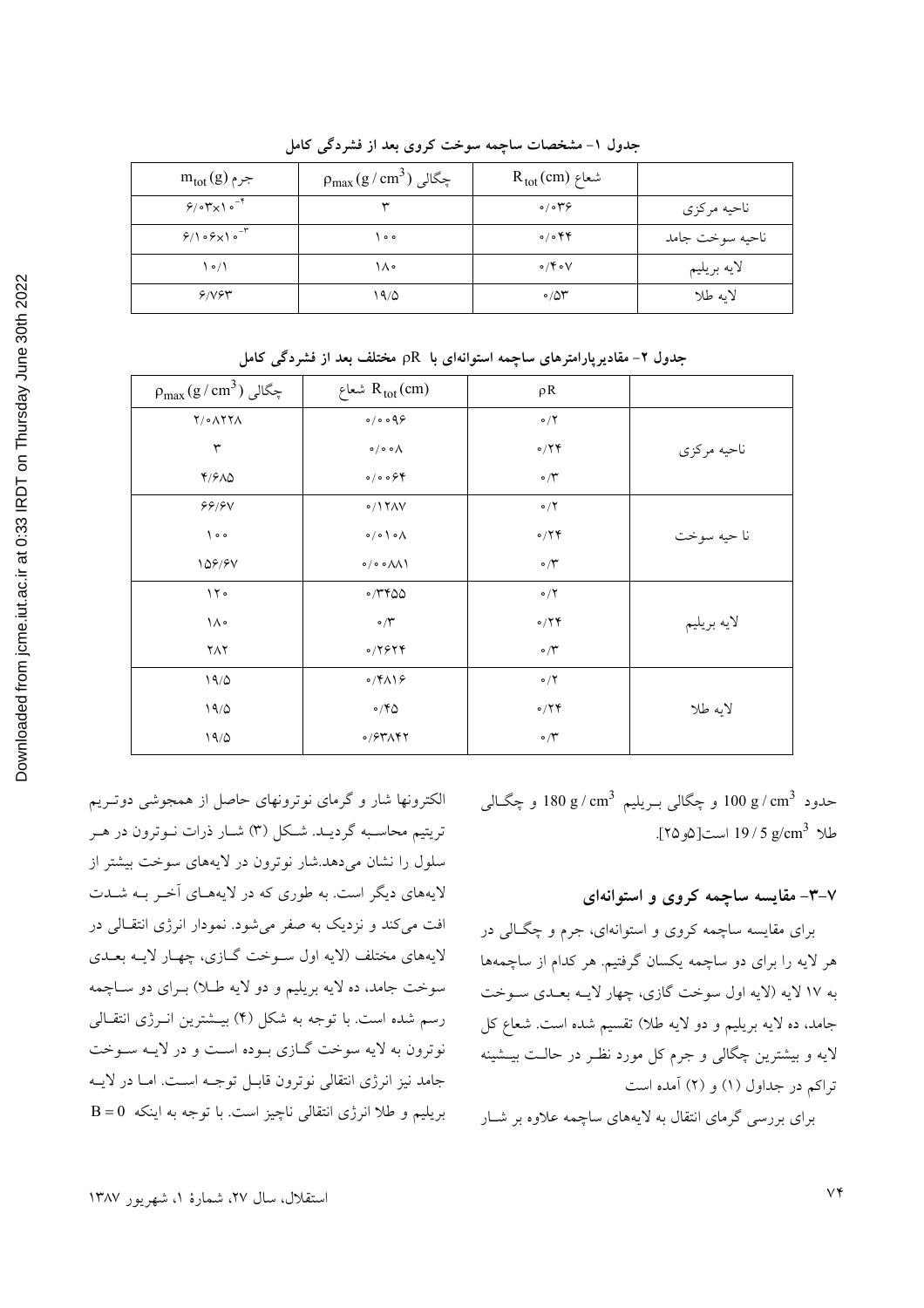

شکل ۳– شار نوترون روی سطح در لایههای مختلف ساچمههای کروی و استوانهای



شکل ۴-انرژی انتقالی نوترون به لایههای مختلف ساچمههای کروی و استوانهای

(V) در شـــکلهای (۵) تـــا (۷)  $R = \cdot / r$  , ۰/۲۴ , ۰/۳  $g/cm^2$ رسم شده است. اندازه استوانههای مورد استفاده، در جداول (۲) بیشترین چگالی و شعاع کل در بیشینه تراکم آمده است. شار الكترونها در لايهها به صورت نمايي افت مي كنـد. در لایه سوخت شار خیلی زیاد است و شار در لایه سوخت جامـد در حدود ب<mark>ه افت میکند. در لایههای نگهدارنده و جذب کننده</mark> فرض شده است، انرژی انتقالی در ساچمه کروی بـه لایـه سوخت بیشتر از هدف استوانهای بوده است.

۴-۲– شار الکترونهای نسبیتی شار الکترونهای نسبیتی در لایههـای مختلـف سـاچمههـای استوانهای بسرای انرژیهای I-10MeV بسا مقادیر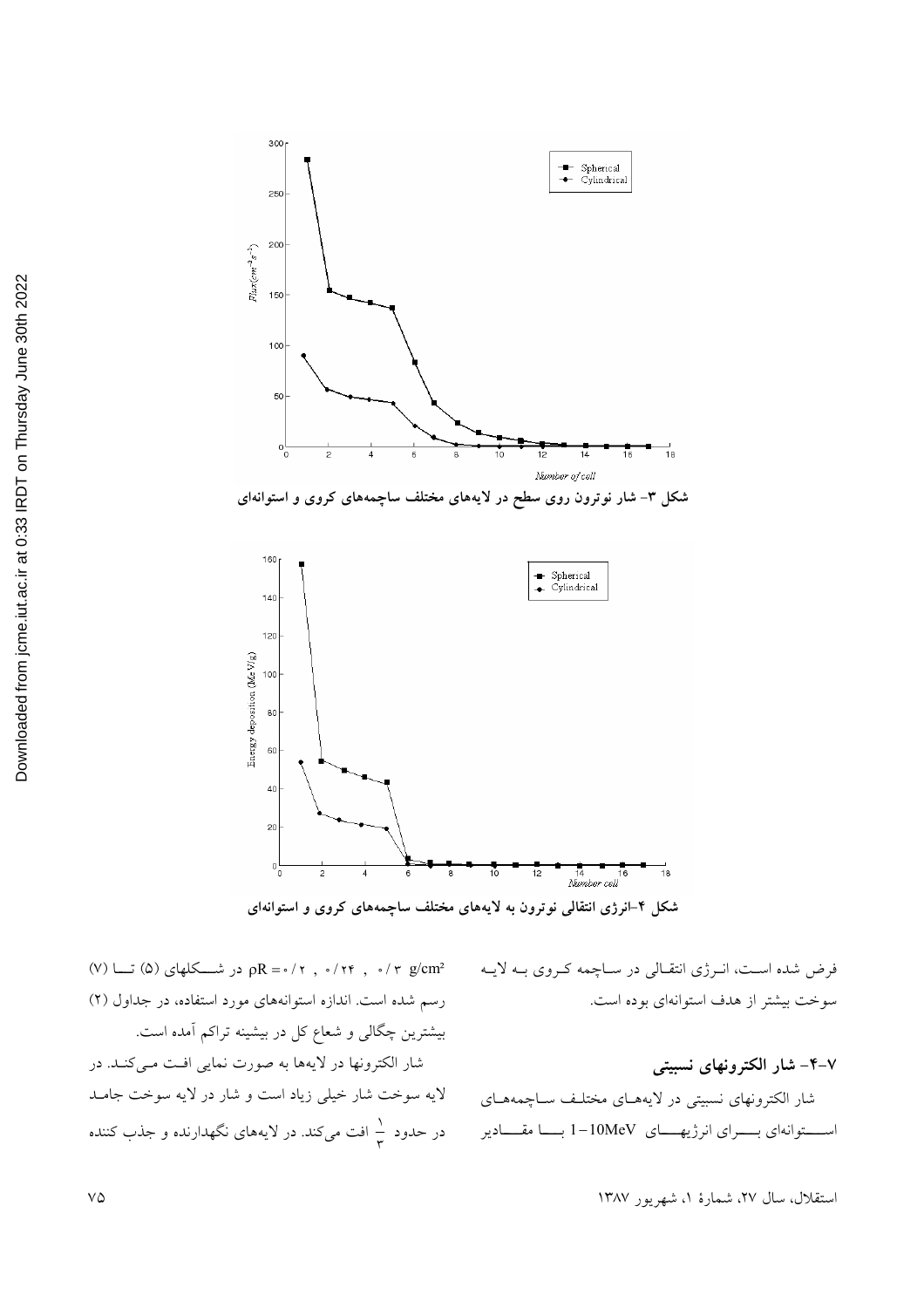

 1 10 MeV  **\$ b1 " <J ab"** <sup>2</sup> **&; V>B - ^'** 2R 0 / 2 g/ = cm **- -** 



شکل ۶− شار الکترونهای I $-10$  MeV با pR = 0 / 24  $\,$  2K درلایههای مختلف ساچم **- -**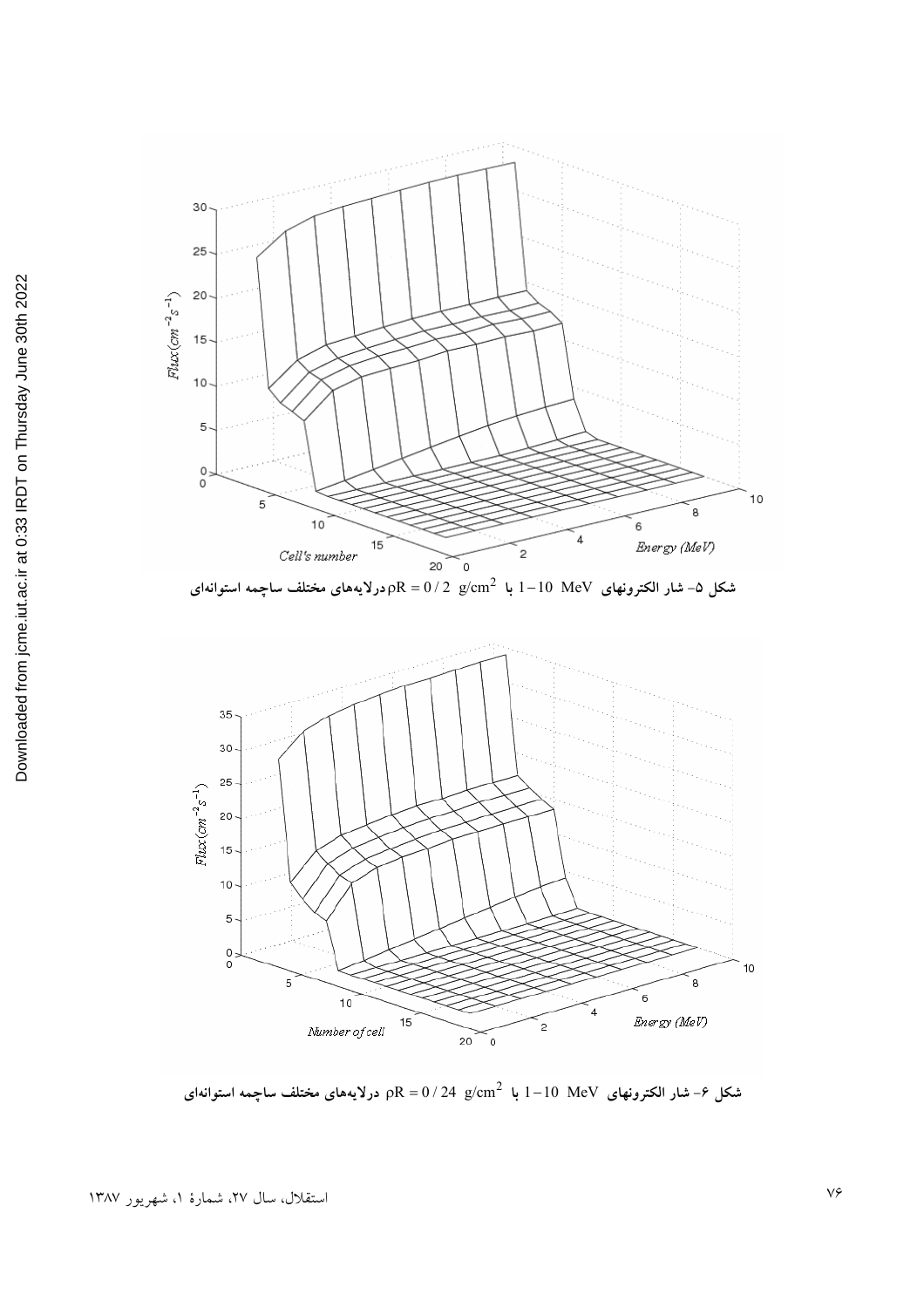

 1 10 MeV  **\$ b1 " <[ ab"** <sup>2</sup> **- -&; V>B - ^'** 2R 0 / 3 g/ = cm 



شکل ۸− انرژی انتقالی الکترونهای I $-10$  MeV با 2 <sub>P</sub>R = 0 / 2 g/cm<sup>2</sup> با درلایههای مختلف ساچمه استوانهای 

شار به شدت افت میکند. با افزایش انرژی شار در لایه اول جــذب كننده افزايش را نشان مى دهد ولى در لايههاى بعلدى شبار ناچيز است. با توجه به شکلهای (۱۱) و (۱۲) الکترونها فقط در لایــههــای سوخت انتشار مي يابند و انرژي خود را از دست مي دهند.

**+ \$ 31 1@ <J<[** انرژی انتقالی ناشی از برهمکنش الکترون نسبیتی با لایههای مختلف ساچمه استوانهای برای انرژیهای 10MeV با مقادیر r g/cm² (^) o ) تا (^) تا (^) است. pR =  $\cdot$ / ۲ ,  $\cdot$ / ۲ g/cm²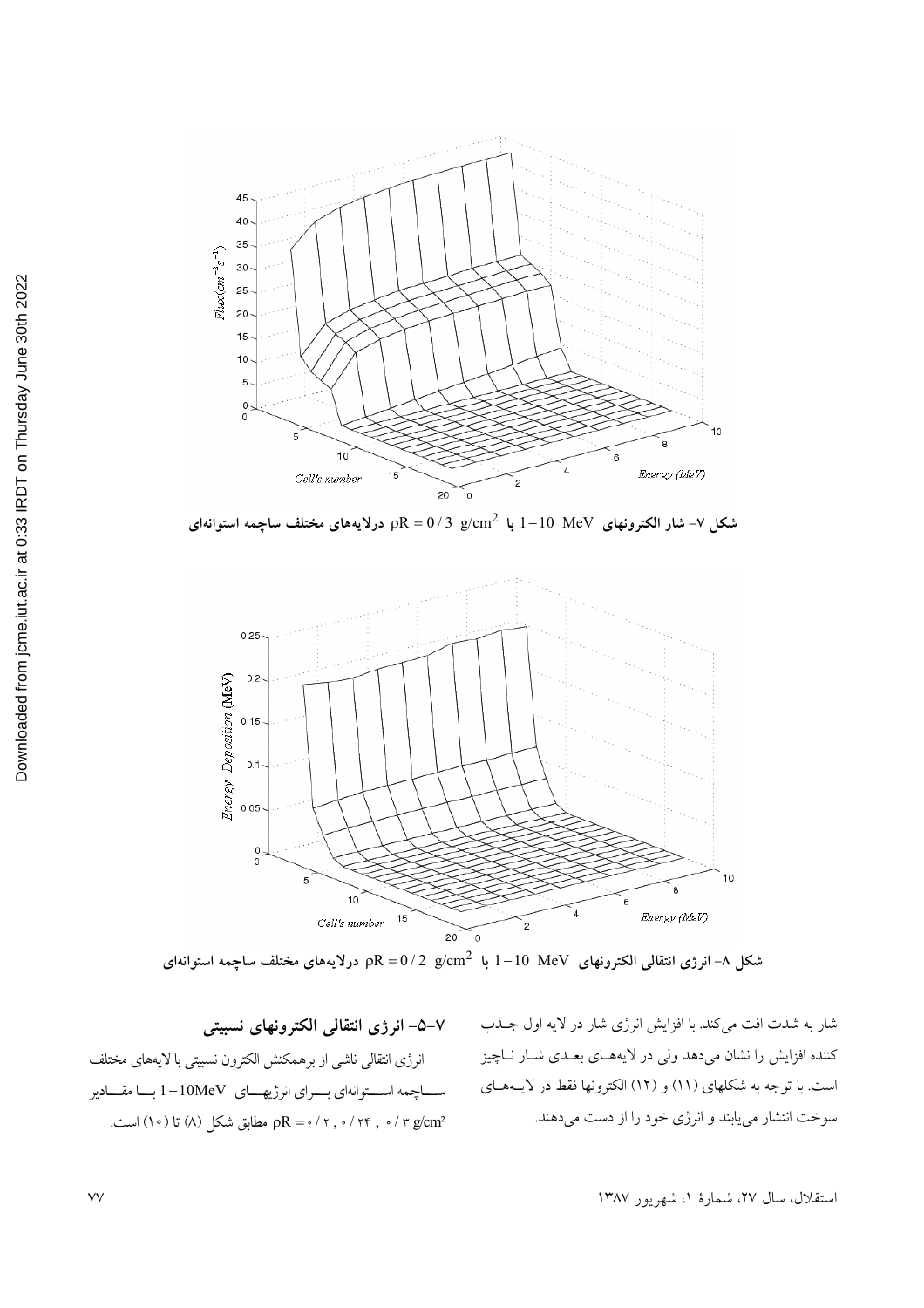

شکل ۹− انرژی انتقالی الکترونهای I $-10$  MeV با 24 g/cm<sup>2</sup> بر ${\rm R}={\rm 0/2}$  درلایههای مختلف ساچم **- -** 



شکل ۱۰− انرژی انتقالی الکترونهای I $-10~~{\rm MeV}$  با  ${\rm pR}={\rm 0/3}$  درلایههای مختلف ساچمه استوانهای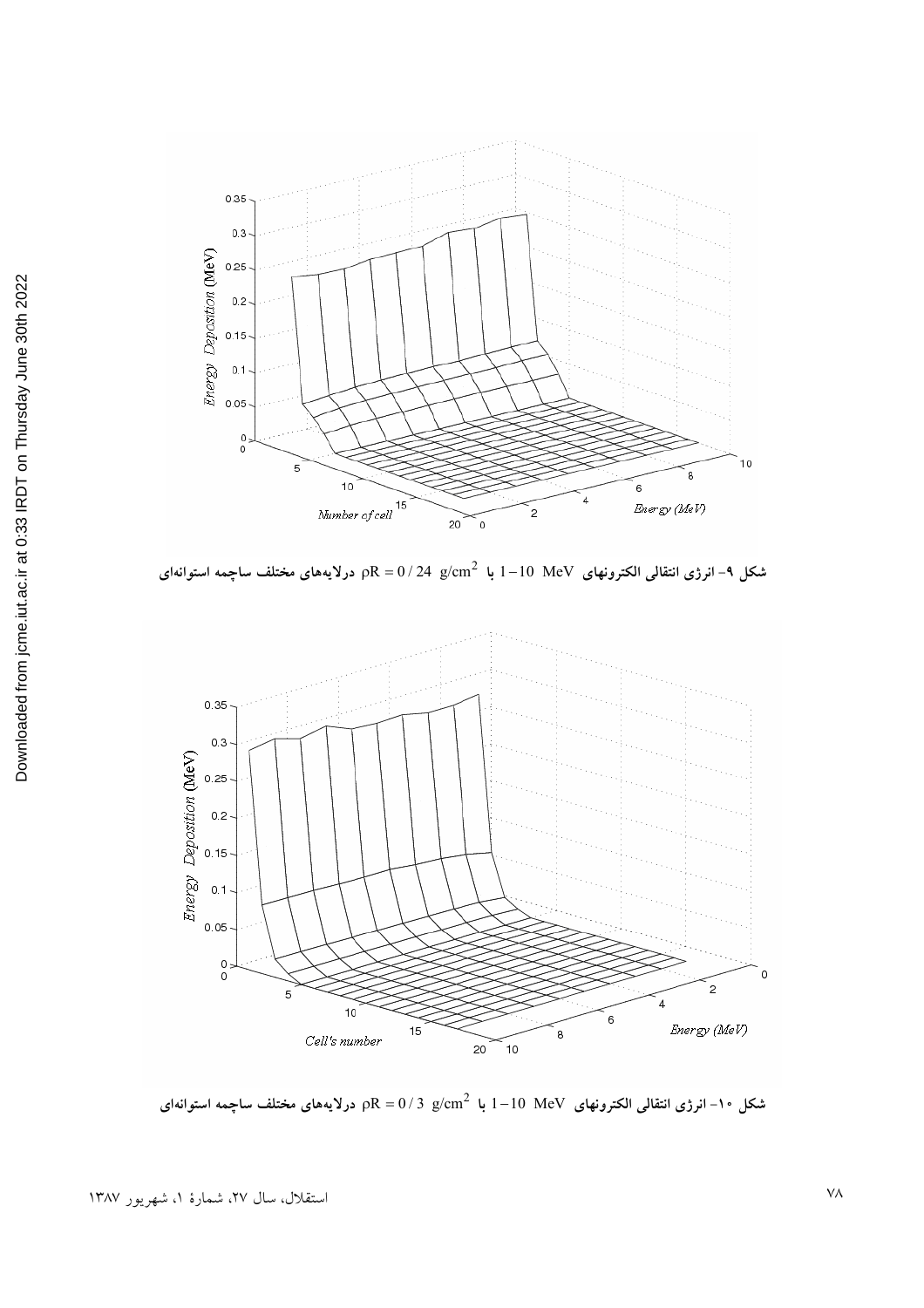

شکل ١١- شار الکترونهای MeV 10-1 درون محیط سوخت در غیاب میدان مغناطیسی ( کد MCNP )



شکل ۱۲- شار الکترونهای MeV و 1–10 درون محیط سوخت در حضور میدان مغناطیسی (معادله فاکر پلانک)

انرژی انتقالی الکترون به لایــه ســوخت اول بیــشترین مقــدار را نسبت به دیگر لایهها دارد. در لایه سوخت جامد نیز انرژی انتقـالی در کلیه ساچمهها قابل ملاحظه است. اما در لایههای جــذب کننــده و نگهدارنده انرژی انتقالی الکترون نامحسوس است. پــس الکتــرون

تولید شده تمام انرژی خود را در لایه سوخت از دست مـیدهـد و باعث گرم شدن سوخت میشود. بـا افـزايش پـارامتر pR انـرژی انتقالی به لایه سوخت گازی نیز افزایش یافته اسـت. ولـی افـزایش انرژی انتقالی درلایههای دیگر ناچیز است.

استقلال، سال ٢٧، شمارهٔ ١، شهریور ١٣٨٧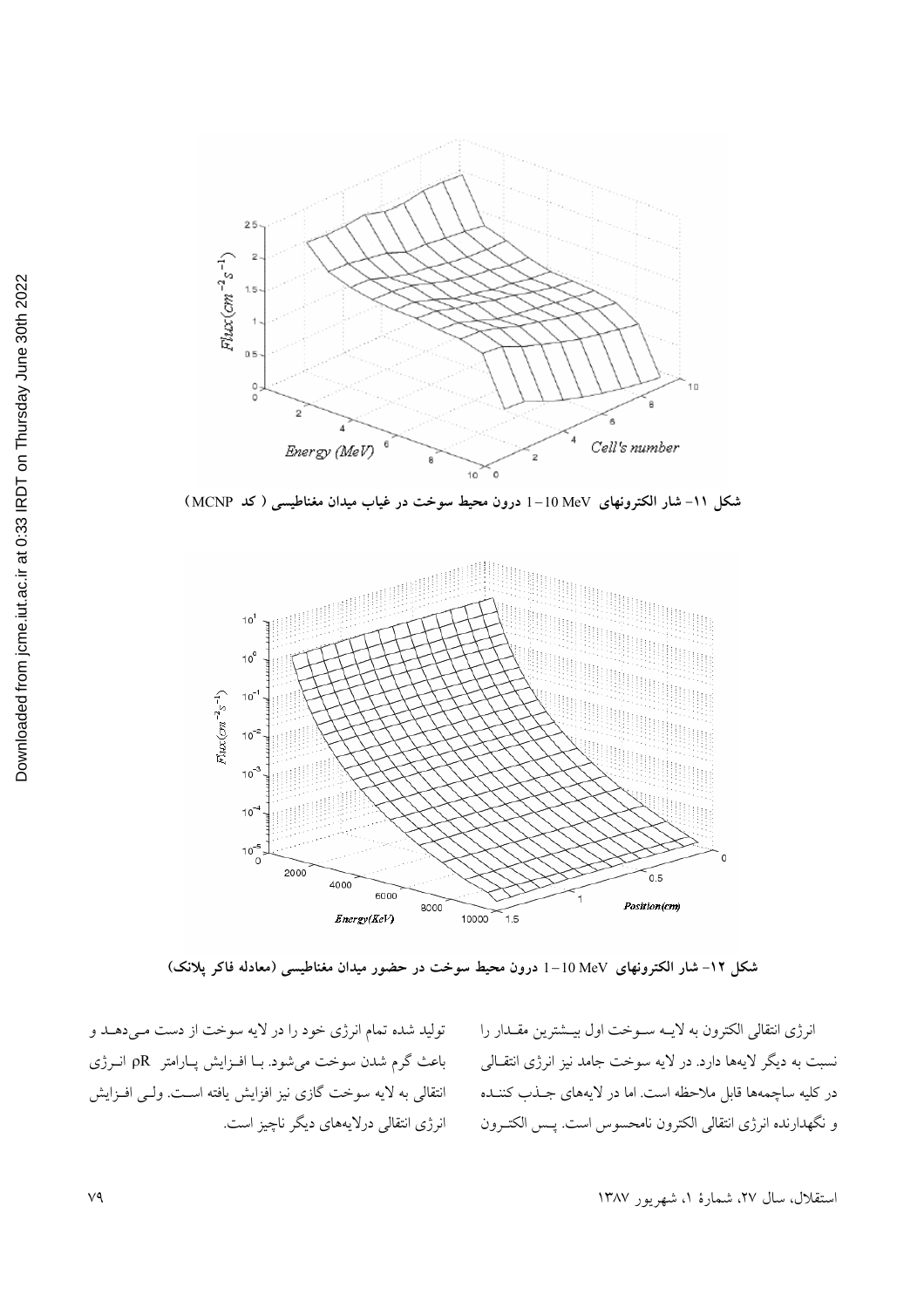

شکل ۱۴- تغییرات دما سوخت بر حسب فاصله روی محور استوانه

از شروع اشتعال در شکل (۱۳) و (۱۴) نشان میدهد که شرایط چگالی و دمای بـالا بـرای انجـام برهمکنــشهای همجوشــی در ساچمه فراهم میشود. یک براورد ساده برای بهره سـاچمههـای  $\mu = 0.73 \text{ g/cm}^3$  مورد مطالعه در ایس کبار در حالت  $\rho$ R = ./3 g/cm<sup>3</sup> محاسبه بهره سوختن از معادله زير بهدست مي آيد

$$
f_b = \frac{\rho R}{\rho R + \beta}
$$
  
\n
$$
\beta = \frac{8m_i C_s}{<\sigma v >_{DT}}
$$
 ,  $C_s = 4 \times 10^7 T^2 (KeV)$  cm/s (14)

روش اشتعال سـريع در مقايــسه بــا روش متــداول اشــتعال مستقیم که همراه با ناپایداری هیدرودینامیکی است در مراحـل اوليه تحقيق است وبا شناخت رفتار الكترونهاى نسبيتى در سوخت بهره بالای انرژی در روش ICF انتظار می رود.

۰۶–۷– اشتعال و سوختن

مطالعــه اجمــالي رفتــار هيــدروديناميكي ســاچمه كــه در مرجع[٢٢]. امده نيز در اينجا براي ساچمه استوانهاي انجام شـده است. تغییرات چگالی ودما در دو زمـان ps∘۰۰ و ۳۰۰ps بعـد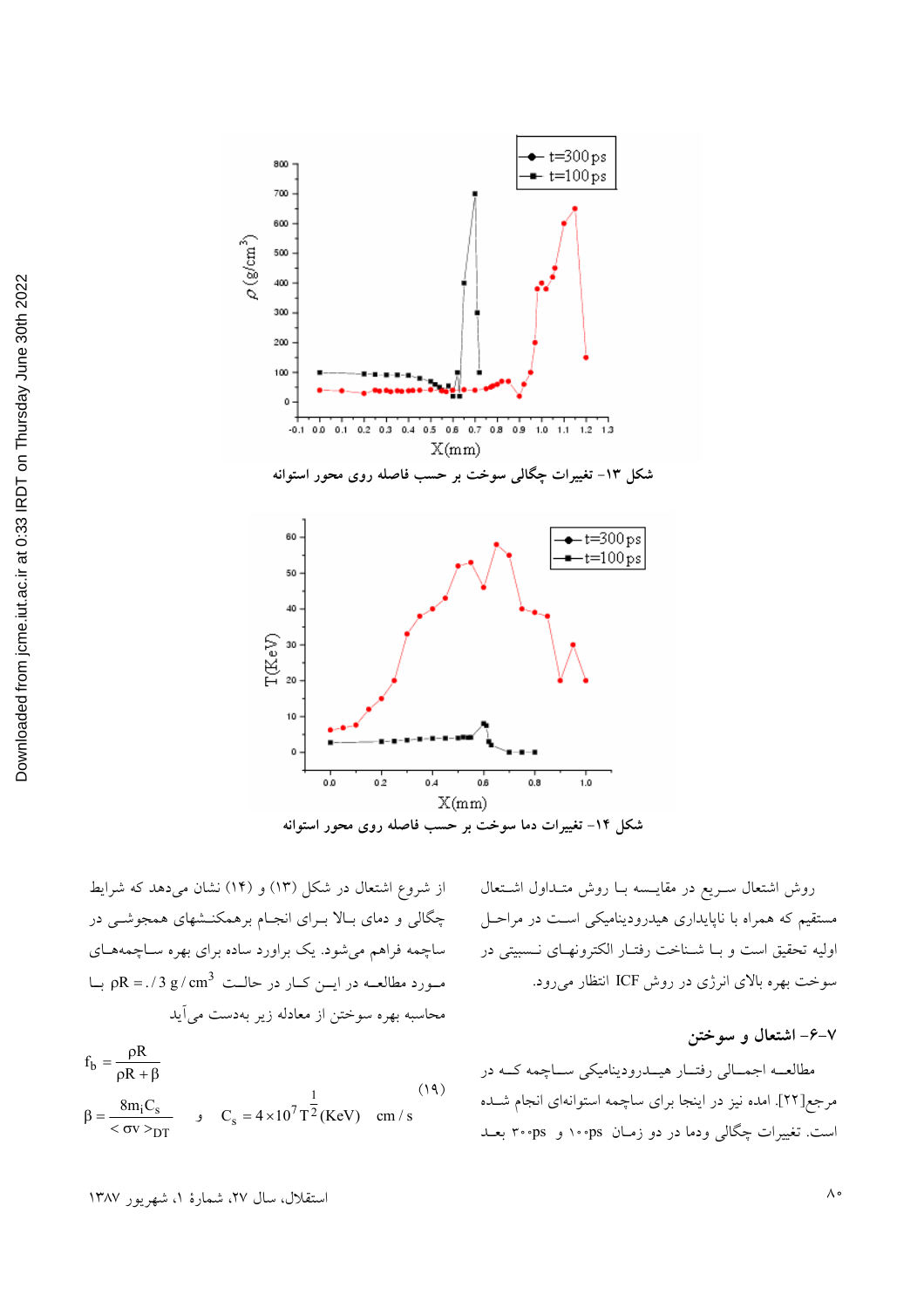| بهره انرژی<br>ساچمه           |                               |                        | $\rho R$<br>(g/cm <sup>2</sup> ) | طول پالس<br>$t_p$ پرتو محرک<br>(نانو ثانيه) | انرژی پرتو<br>$E_b$ محرک |                                              |
|-------------------------------|-------------------------------|------------------------|----------------------------------|---------------------------------------------|--------------------------|----------------------------------------------|
| $\triangleleft$ $\circ$       | $\Delta/\Delta$               | $\mathsf{r}$ .         | $\Upsilon/\Upsilon\Delta$        | $\backslash$ .                              | ۵<br>MJ                  | ساچمه کروي<br>(HIDIF)<br>مرجع[۲۰]            |
| $\backslash$ $\circ$          | $\boldsymbol{\wedge}$         | $\mathbf{Y}\mathbf{Y}$ | $\circ/$                         | $\mathsf{r} \cdot$                          | MJ/mm                    | ساچمه استوانهای<br>(MTF)<br>مرجع[١٨]         |
| $\mathcal{N}$ .               | $\backslash \mathcal{Q}$      | $YQ/\lambda$           | $\circ/\Upsilon$                 | $\mathbf r\cdot$                            | 9/1<br>MJ/mm             | ساچمه استوانهای<br>كار حاضر اشتعال<br>مستقيم |
| $\backslash \circ \backslash$ | $\backslash \circ / \lozenge$ | $Y \hat{Y} / Y$        | $\cdot$ $\uparrow$               | $\circ$ /٢                                  | $\circ/$<br>MJ/mm        | ساچمه استوانهای<br>كار حاضر اشتعال<br>سريع   |

جدول ۳- مقایسه نتایج ساچمههای کروی و استوانهای با روش اشتعال مستقیم و نتایج ساچمه استوانهای با روش اشتعال سریع

### ۸- نتیجهگیری

بیش از چند دهه از توجـه بـه اسـتفاده از انـرژی همجوشـی هستهای به روش لختی (ICF) میگذرد. در طرحهای اولیه متراکم کردن ساچمههای کروی با باریکههـای پـر انـرژی لیـزر و پـون سنگین مورد توجه قرار گرفت. ولـی اشـکال اساسـی ناپایــداری هیدرودینامیکی و باز شدن ساچمه در طول زمـان متـراکم سـازی بود که بهره این ساچمهها را پـایین مـی آورد. درخواسـت انـرژی بالاي باريكـه حـدود MJ ۶ در مـدت چنـد نانوثانيـه سـرعت متراکم سازی را چنان بالا می برد که ناپایــداری را اجتنــاب ناپــذیر می کرد. طرحهای مختلفی در جهت ایجاد ناحیـه اشـتعال مرکـزی برای کمک به اشتعال ناحیه سوخت جامد از درون نیز گر چــه تــا حدی ناپایداریها را کاهش میدهد ولی آنها را بهطـور کامـل رفـع نمی کند. استفاده از متراکم سازی به روش غیر مستقیم با پرتوهـای نیز ناپایداری را کاهش میدهد ولی بهره انرژی ساچمه هم بـه

که در آن  $\,{\rm m_i}\,$  جرم یون،  $\,{\rm C_s}\,$  سرعت صوت در سـوخت[۲۴] و مقدار میانگین حاصلضرب سطح مقطع در سـرعت  $\sigma$ v $>_{\rm DT}$ يونهـاي دوتـريم - تـريتيم اسـت. نتــايج ايــن محاسـبات در جدول (٣) نشان داده شده است. براي مقايسه نتايج اين مقاله با کارهای سـایرین، یـک سـاچمه کـروی (HIDIF) [۲۶] و یـک ساچمه استوانهای (MTF)[۲۴] با شرایط تقریبا مشابه انتخاب شده است و با نتایج کار حاضر مقایسه میشود. همانگونــه کــه از جدول (۳)مشاهده میشود بهره سـوختن در سـاچمه کـروی ۵/۵ درصد، در ساچمه استوانهای با اشتعال مستقیم ۸ درصـد و برای کار حاضر ۱۰/۵ است. مقادیر  $_{\text{DT}}$ < ov > از مرجع [۲۳] بهکار رفته است. انرژی تولید شده در اثر همجوشــی بــر اســاس رفتار چگالی ذرات شکل (۱۳) محاسبه شده است. با توجـه بـه كاهش قابل توجه انرژى ورودى پرتو محرك اشتعال سريع بهره بالاترى بەدست مى دهد.

استقلال، سال ٢٧، شمارة ١، شهريور ١٣٨٧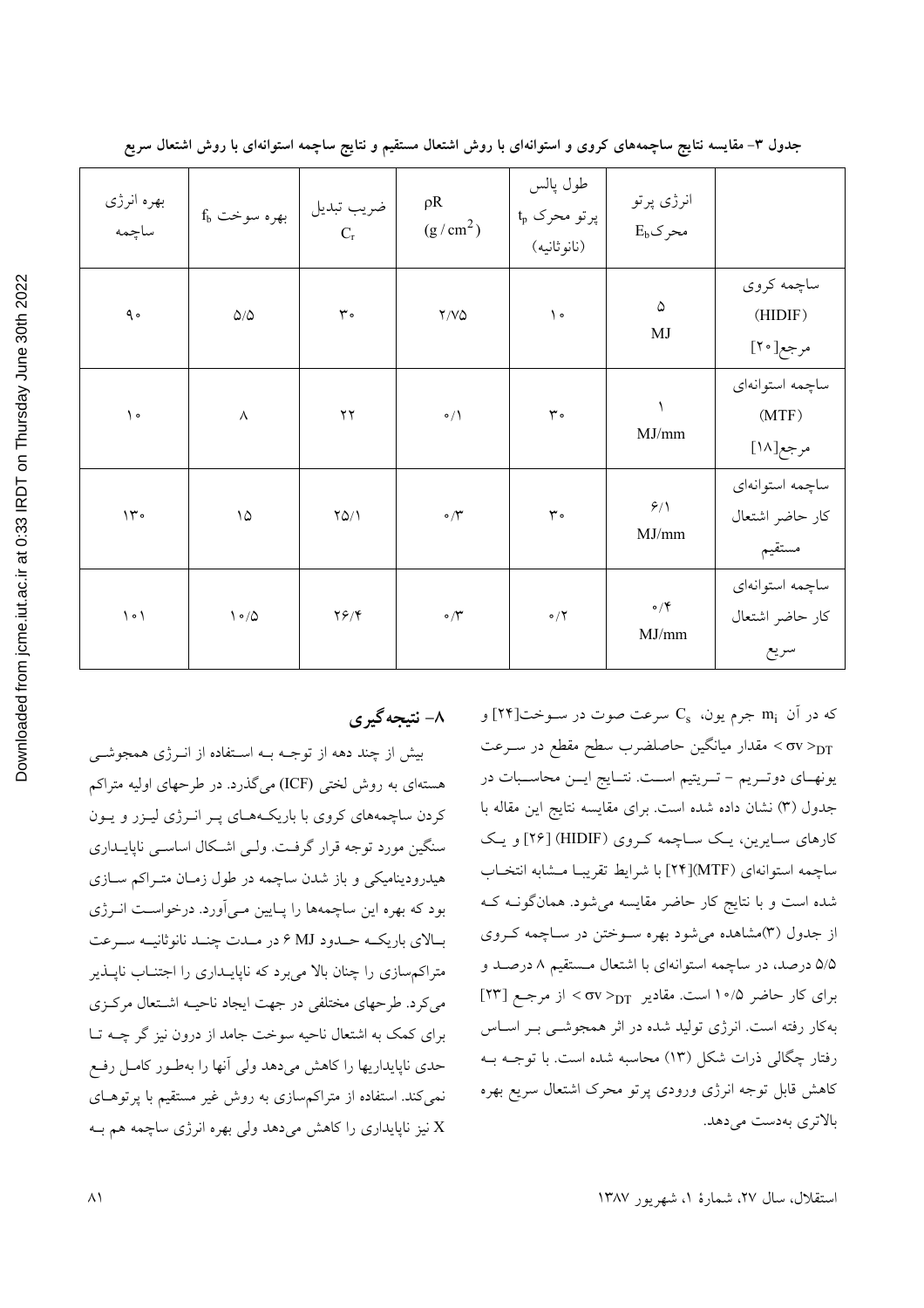رسیدن بـه اشـتعال مرکـزی، لازم اسـت کـه گرمـای اولیـهای در ساچمه حدود eV ٥٠ فراهم شود[٢۴]. این مسئله در مرجع [٢۴] به تفصیل بررسی شده است. در ایـن کـار بررسـی سـاچمههـای استوانهای در روش اشتعال سریع مورد توجه است. همان طور ک در قسمت ۳ مطرح شد، اشتعال سریع، عمل متـراکمسـازی را در دو مرحله انجام میدهد مرحله اول متراکم کردن ساچمه تا حـدی که بتوانیم درون ساچمه گرمـای لازم را بـرای تولیـد الکترونهـای نسبیتی فراهم کنیم و مرحله بعد به کمک این الکترونهای نـسبیتی انتقـال انـرژي بـه سـوخت انجـام مـي¢يـرد و پلاسـما تـشكيل می شود.لذا از مزایـای سـاچمه اسـتوانهای در مقایـسه بـا سـاچمه کروی کاهش ناپایـداری، کــاهش سـرعت متـراکم ســازی و  $R$ سوخت است و اما در روش اشتعال سریع، انرژی درخواستی ساچمه برای متراکم سازی اولیه به شدت کاهش می یابـد یعنـی از مرتبهKJ ۰۰-۱۰۰ در مقایسه با چنــد مگــاژول در روش اشــتعال مستقیم است و این منجر بـه کـاهش انـرژی ورودی بـه سـاچمه سوخت و بالا رفتن بهره ساچمه سوخت می شود.

شدت کاسته می شود [۳]. در سالهای اخیب طرحهای استوانهای مطرح شد که شبیه ساچمههای کروی چنـد لایـه هـستند. منبـع انرژی متراکم کننده نیز بههمان صورت لیزر یا یون سنگین با توان W ۱۰<sup>۱۵-۱۰</sup> است ولی با اسـتفاده از یـک میـدان مغناطیــسی قوی که قبـل از متـراکم سـازی در جهـت محـور اسـتوانه برقـرار می شود امکان جلوگیری از اتلاف گرمای ناحیـه مرکـزی اسـتوانه بـه نـواحی سـرد در اثـر محـصورسازی ذرات بـاردار حاصـل از همجوشي (الكترون و ألفا) فراهم مي شـود. مطالعــات وســيعي در مورد چگونگی اعمال میدان مغناطیسی وسایل مربـوط بــه پخــش شار مغناطیسی صورت گرفته است و مشخص شده اسـت کـه در محدوده سرعتهای متراکمسازی معین و pR پایین در محـدوده ۰/۲-۰/۳ g/cm می کنند[۲۴].کاربرد میـدان مغناطیـسی در سـاچمه اسـتوانهای کـه منجر به کاهش سرعت متراکم سازی نـسبت بـه سـاچمه کـروی حـداقل از مرتبــه ١ اســت ناپايــداري رايلــي – تيلــور را كــاهش میدهد[۲۵]. در ساچمه استوانهای با کنترل مغناطیسی برای

واژه نامه

- 1. inertial confinement fusion
- 2. ablator
- 3. direct drive
- 4. indirect drive
- 5. relativistic electron beam
- 6. high ion beam 7. Boltzmann Fokker planck equation

8. Deby length

- 9. Beth 10. particle track length
- 11. Godsmit Saunderson
- 12. Landau
- مراجع

- 3. Nishimura, H., et al., "Indirect Direct Hybrid Target Experiments with the GEKKO XII laser." Nuclear fusion, Vol. 40, No. 3, 2000.
- 4. Nakai, S., "Inertial Confinement," Nuclear Fusion, Vol. 0, No. 7, 1990.
- 5. Basko, M., "Physics and Prospects of Inertial Confinement Fusion," Plasma physics and Controlled Fusion, Vol. 35, 1993.
- 6. Lindl, J. D., "The US Inertial Confinement Fusion (ICF) Ignition Programme and the Inertial Fusion

Energy (IFE) Programme," Plasma physics and Controlled Fusion, Vol. 45, pp. A215-A234, 2003.

- 7. Roth, M., "Fast Ignition by Intense Laser-Accelerated Proton Beams," Physical Review Letters, Vol. 86, No. 3, 2001.
- 8. Ramis, R., and Ramirez, J., "Indirectly Driven Target Design for Fast Ignition with Proton Beam," Nuclear Fusion, Vol. 44, pp. 720-730, 2004.
- 9. Nakao, Y., "Effect of Nuclear Elastic Scattering on Energetic ion Transport in Hot Dense Plasmas," Nuclear fusion, Vol. 3, No. 1, 1990.
- 10. Haldy, P. A., and Ligou, J., "A Moment Method for Calculating The Transport of Energetic Charged Particles in Hot Plasma," Nuclear Fusion, Vol. 17, No. 6, 1977.
- 11. Pomraning , G. C., "Higher Order Fokker-Planck Operator," Nuclear Science and Engineering,